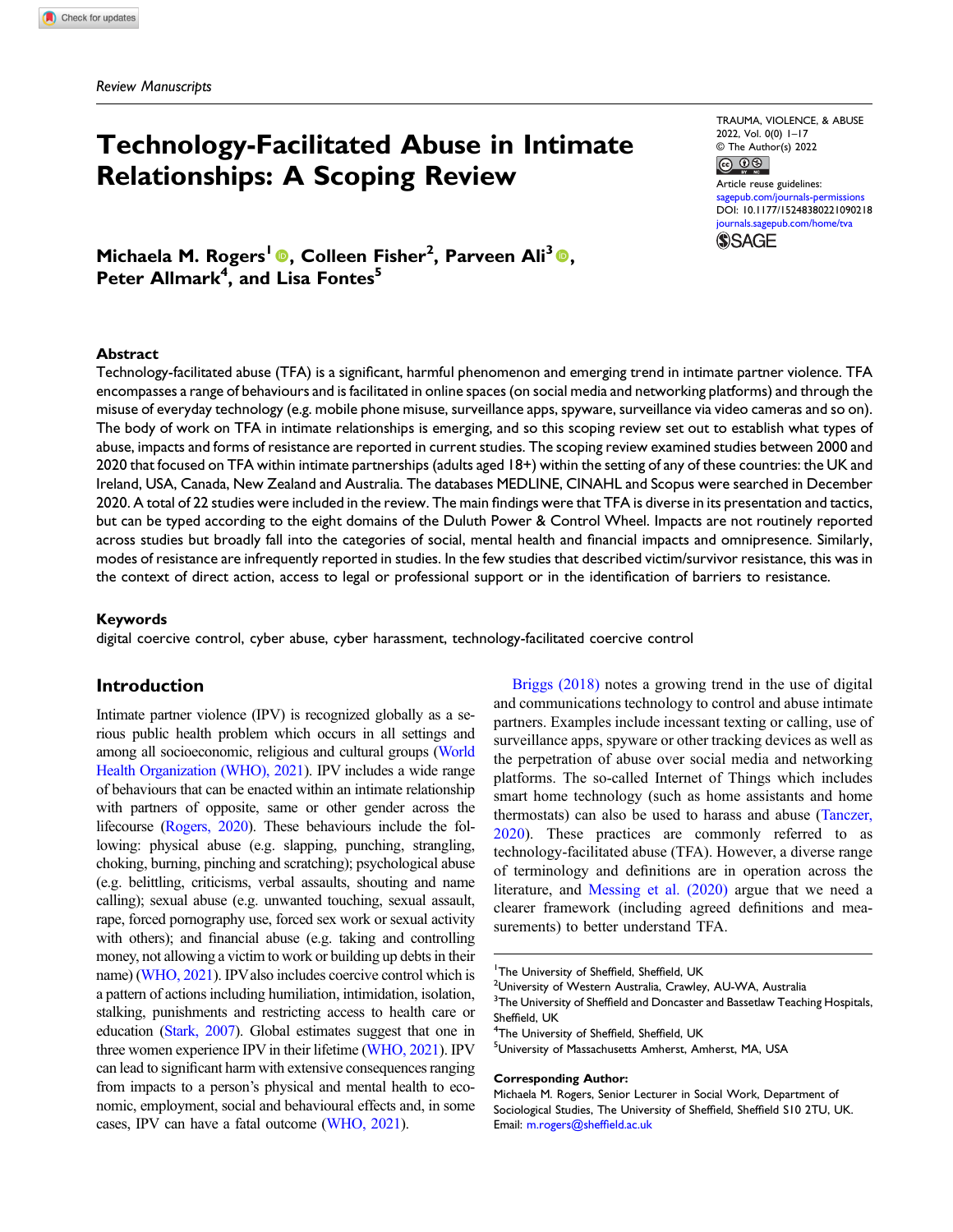Notwithstanding this lack of an agreed framework, TFA has become more visible as the expansion of digital and communication technology has created an arena in which established forms of abuse, such as surveillance or harassment, are being more frequently reported in research. When enacted within the context of an intimate relationship, TFA is a subset of IPV. While TFA can be perpetrated by family members, strangers and acquaintances, this scoping review focuses on TFA perpetrated within the context of an intimate partnership when perpetrated by current or former partners.

The expansion of digital technology has created new possibilities, such as disrupting someone's life through hacking into their home networks or covertly installing spyware in personal devices and domestic spaces. TFA transcends the boundaries of proximity and temporality which can impede abuse perpetrated in the physical world (in-person IPV) as abuse is carried out with greater ease in digital spaces [\(Woodlock, 2017\)](#page-15-5). Importantly, victims/survivors can use technology to *resist* abuse. The purpose of this scoping review is, broadly, to establish what is known about TFA as well as the methods used by victims/survivors to resist it ([Munn et al.,](#page-15-6) [2018](#page-15-6)). Our focus on resistance differs from existing literature which mostly seeks to describe forms of TFA and its consequences ([Afrouz, 2021\)](#page-14-1).

Whilst there is a large body of evidence detailing IPV when enacted in-person, there is much less evidence that examines abuse that is facilitated virtually through technology. Scholarly concern about TFA has been building since 2002 in Australia, the USA and the UK ([Laxton, 2014;](#page-14-2) [Woodlock](#page-15-7) [et al., 2020](#page-15-7)). Subsequently, studies on in-person abuse and TFA are drawing attention to ongoing changes in relationship practices as the co-occurrence of TFA and other behaviours are increasing ([Duerksen & Woodin, 2019](#page-14-3)). For example, a study in Spain reported that 35.8% of female and 26.5% of male university students reported being a victim and a perpetrator of TFA at the same time ([Villora et al., 2019\)](#page-15-8). [Briggs](#page-14-0) [\(2018\)](#page-14-0) describes the use of technology as an emerging trend in IPV.

Due to the increased availability and development of both digital devices and technological capabilities, measuring prevalence is particularly challenging [\(Stonard, 2021\)](#page-15-9). However, research on TFA prevalence describes it as widespread. For instance, a recent study conducted by the [Economist Intelligence Unit \(2021\)](#page-14-4) of women ( $n = 4500$ ), in 45 countries with the largest online populations, has shown that: 38% of women have personally experienced online violence; and 85% of women have witnessed online violence being perpetrated against another woman. A UK-based survey of victims/survivors ( $n = 307$ ) found that 45% reported TFA during their relationship and 48% had experienced some form of TFA post-separation ([Laxton et al.,](#page-14-2) [2014](#page-14-2)). In the USA, [Marganski and Melander \(2018\)](#page-15-10) found that 75% of 540 college students in their sample had experienced TFA perpetrated by a partner or former partner.

Australian national research, undertaken by the eSafety Commissioner, found that 63% of women in the study (total  $n = 4122$ ) experienced image-based abuse (e.g. the nonconsensual sharing of sexual images) perpetrated by their current partner (12%) or an ex-partner (13%) (Offi[ce of the e-](#page-15-11)[Safety Commissioner, 2017\)](#page-15-11). Clearly, TFA is a harmful and widespread new form of TFA but the wide variation in these statistics highlights that the picture that we have of TFA in its various forms, and in relation to prevalence, impacts and responses, is still unclear.

## Aim and Research Questions

The primary aim of the review is to identify and synthesize a broad, but not exhaustive, range of studies exploring TFA in intimate partner relationships and the methods used to resist such abuse. The scoping review questions are:

- 1. what is known about TFA in intimate relationships? and,
- 2. what methods are used to resist TFA by victims/ survivors?

## Method

Scoping reviews are a growing methodology [\(Pham et al.,](#page-15-12) [2014\)](#page-15-12) which are useful in addressing broad research questions and when mapping key concepts that are reported in or underpin a varied range of studies (Arksey & O'[Malley, 2007\)](#page-14-5). For this review, we adopted the PRISMA framework which is an established format for undertaking and reporting scoping reviews [\(Tricco et al., 2018](#page-15-13)). The protocol was developed by the research team and registered at the Open Science Framework on 20/11/2020 [ <https://osf.io/t56my/>].

#### Study Eligibility

The Inclusion Criteria were the following:

- · Population: Victims/survivors of technology-facilitated abuse; adults aged 18+;
- · Concept: technology-facilitated abuse when perpetrated within the context of an intimate relationship;
- · Context: UK or countries with some shared cultural background – the UK and Ireland, USA, Canada, New Zealand and Australia;
- · Type of sources: primary research and case studies published in peer-reviewed journals;
- English language only; translation resources were not available for this project;
- Date: From 2000 to the search dates in December 2020.

Studies were excluded if it was not clear that the perpetration of TFA was in the context of a current or former intimate relationship. They were also excluded if samples included a majority of victims/survivors under 18 years.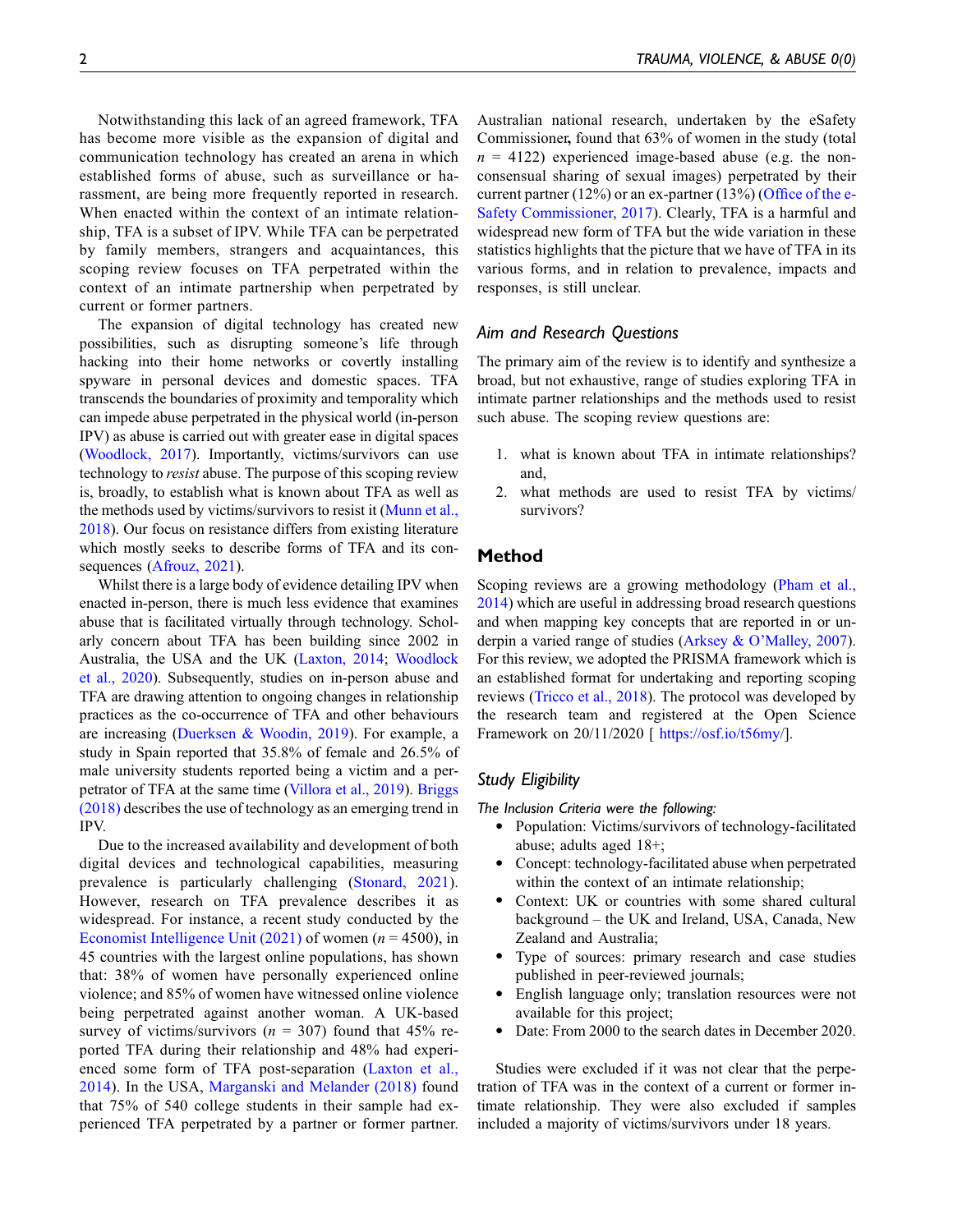<span id="page-2-0"></span>Table 1. Search terms.

| Construct              | MeSH                                                                                                                  | Non-MeSH                                                                                                                                                                                                                                                                                                                   |
|------------------------|-----------------------------------------------------------------------------------------------------------------------|----------------------------------------------------------------------------------------------------------------------------------------------------------------------------------------------------------------------------------------------------------------------------------------------------------------------------|
| Relating to abuse      | Battered women<br>Domestic abuse<br>Domestic violence<br>Intimate partner violence<br>Spouse abuse<br><b>Stalking</b> | Coercion and control<br>Coercive control<br>Cyber aggression<br>Cyber harassment<br>Cyberstalking<br>Cyberviolence<br>Digital violence<br>Doxxing/Doxing<br>Family violence<br>Flaming<br>Gender-based violence<br>Identity theft<br>Online harassment<br>Revenge pornography<br>Sextortion<br>Spousal assault<br>Trolling |
| Relating to technology | Information technology<br>Internet<br>Internet of things<br>ICT                                                       | Cell phone use<br>Digital media<br>Mobile phone use<br>Screenloggers<br>Social media<br>Social networking<br>Surveillance<br>Spyware                                                                                                                                                                                       |

## Study Selection and Data Extraction

The searches took place in December 2020 of the databases MEDLINE, CINAHL and Scopus. Keywords from relevant articles were reviewed to inform the search strategy. The search terms used combined MeSH and non-MeSH terms (see [Table 1\)](#page-2-0).

Two additional searches were performed as a check following the search of bibliographic databases. First, Google Scholar was searched using the terms 'Information technology' OR 'Internet' OR 'Internet of things' OR 'ICT' AND 'Intimate partner violence'. The first 1000 items returned were checked for additional relevant articles not found by the main search. Second, the findings of any relevant literature reviews uncovered during the search were checked for potential additional material meeting our search criteria.

After removal of duplicates, the articles were checked by title and abstract; those not excluded by this stage were obtained as full text. Working in pairs, researchers independently read full texts to include those that met the inclusion criteria. After reconciling differences, reasons for exclusion were recorded. For the final set of included reports, an extraction table was developed (using Excel) to record key information, such as author and key findings (see [Tables 2](#page-3-0) and [3](#page-5-0) below). The papers were assessed using the relevant section of the Mixed Methods Appraisal Tool (MMAT version 20[1](#page-14-6)8).<sup>1</sup> No formal exclusion criteria were set using this tool; instead, it was used for an informed judgement of whether or not the paper was of such poor quality that it should not be included. Of the papers in the final selection group of 73, only one was excluded on this basis. The findings entered onto the extraction table were analyzed using computer-assisted qualitative data analysis software, NVivo (version 12).

# Selection of Sources of Evidence

As noted, we adopted the PRISMA framework in conducting and reporting this scoping review: see [Figure 1](#page-7-0) which shows the selection of evidence ([Tricco et al., 2018\)](#page-15-13). Our searches identified 2404 papers following removal of duplicates. These were initially screened and 2273 were removed on the basis of title or abstract. Amongst these were 26 review articles of some relevance whose citations were checked against our results.

One hundred thirty one articles were retrieved as full text plus 24 additional citations identified from the review articles (155 in total). Of these, 82 were excluded; some abstracts contained sufficient material for exclusion but were only available with the full text. Seventy three articles were assessed for eligibility. Fifty one were excluded: 17 were not primary research; 31 did not contain relevant material; and 3 did not contain material from the included nations. This left 22 articles included in the review: [Table 2](#page-3-0) provides a summary of included studies.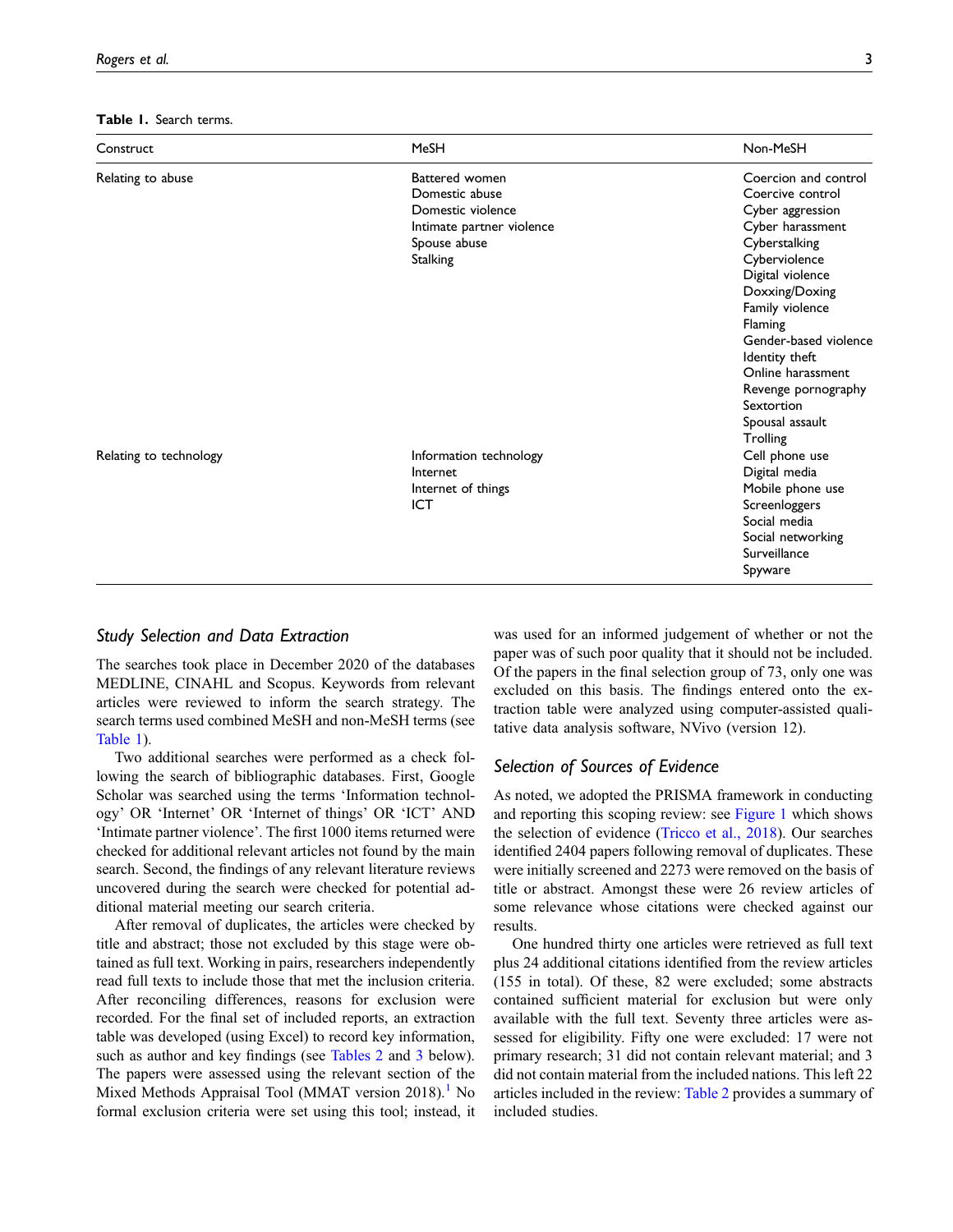<span id="page-3-0"></span>

|  | Table 2. Summary of studies included in the review. |  |  |
|--|-----------------------------------------------------|--|--|
|--|-----------------------------------------------------|--|--|

| Study/Country                                                | N                                                                              | <b>Study Design</b>                                              | Aim/Question                                                                                                                                                                                    | Outcomes Measured and Themes<br>Identified                                                                                                                                                                                                                                                                                                  |
|--------------------------------------------------------------|--------------------------------------------------------------------------------|------------------------------------------------------------------|-------------------------------------------------------------------------------------------------------------------------------------------------------------------------------------------------|---------------------------------------------------------------------------------------------------------------------------------------------------------------------------------------------------------------------------------------------------------------------------------------------------------------------------------------------|
|                                                              |                                                                                |                                                                  |                                                                                                                                                                                                 |                                                                                                                                                                                                                                                                                                                                             |
| <b>Bond and Tyrrell</b><br>$(2018)$ , UK                     | $(N = 783)$ Police officers Survey                                             |                                                                  | Understanding the knowledge of and<br>response to revenge pornography                                                                                                                           | Data on policy knowledge; training<br>opportunities; experience of recent<br>pornography cases; knowledge of victim<br>impact and victim support                                                                                                                                                                                            |
| Carlson et al. (2019),<br><b>USA</b>                         | $(N = 138)$ College<br>students in a dating<br>relationship, aged 18-<br>25    | Survey                                                           | Four questions concerning perceptions of<br>and responses to the use of technology in<br>abusive relationships                                                                                  | Descriptive statistics were used to examine<br>the relationships between stress, IPV and<br>technology                                                                                                                                                                                                                                      |
| Carlyle et al. (2019),<br><b>USA</b>                         | $(N = 700)$ Instagram<br>posts                                                 | Instagram posts using quantitative<br>content analysis           | (1) What are the ways in which IPV<br>messages on Instagram reflect public<br>health understandings of, and<br>approaches to prevention? (2) How do<br>Instagram users engage with these posts? | Instagram posts were analyzed for public<br>health understandings of, and<br>approaches to, prevention of IPV,<br>including that of TFA                                                                                                                                                                                                     |
| Douglas et al. (2019),<br>Australia                          | $(N = 55)$ IPV survivors                                                       | Interviews                                                       | The study explored survivor's experiences<br>of TFA over 3 years at 3 different times                                                                                                           | Interviews with victims/survivors explored<br>their experiences                                                                                                                                                                                                                                                                             |
| Duerksen and Woodin<br>$(2019)$ , Canada                     | $(N = 278)$ Young adults                                                       | Survey                                                           | The study examined the importance of<br>technology use, technological<br>disinhibition and in-person IPV<br>perpetration in predicting tlPV<br>perpetration                                     | Participants reported on their IPV<br>perpetration, technology use and<br>technological disinhibition                                                                                                                                                                                                                                       |
| Eaton (2020), USA                                            | $(N = 366)$ Newspaper<br>articles                                              | Document analysis                                                | To what extent do the tactics of non-<br>consensual porn in intimate relationships<br>correlate with those set out in Duluth's<br>Power and Control Wheel?                                      | This analysis established that NCP has been<br>perpetrated using all eight of the abuse<br>meta tactics in the Power and Control<br>Wheel, with the three most common<br>being emotional abuse, coercion and<br>threats and denial/blame/minimization                                                                                       |
| Freed et al. $(2018)$ USA $(N = 39)$ IPV survivors           | and $(N = 50)$<br>professionals                                                | Focus groups with survivors and<br>interviews with professionals | How abusers in intimate partner violence<br>(IPV) contexts exploit technologies to<br>intimidate, threaten, monitor,<br>impersonate, harass or otherwise harm<br>their victims                  | Focus groups revealed numerous ways in<br>which abusers in IPV exploit technology<br>both through illicit access to private<br>accounts and licit access to social media                                                                                                                                                                    |
| Freed et al. $(2019)$ , USA $(N = 31)$ IPV survivors         |                                                                                | Interviews                                                       | To understand victims'/survivors'<br>experience with and reactions to<br>consultations designed to assist them                                                                                  | Thematic analysis uncovered important<br>security vulnerabilities that survivors<br>were unaware of as well as revealing a<br>broad range of TFA.                                                                                                                                                                                           |
| <b>Havard and Lefevre</b><br>$(2020)$ , UK                   | $(N = 12)$ female survivors In-depth interviews                                |                                                                  | The study explored mobile phone use in<br>DVA using the Power & Control Wheel<br>as a tool for analysis                                                                                         | Some phone-mediated abuse strategies<br>identified in this research correspond<br>with those established through the<br>Duluth model, the Power and Control<br>Wheel does not yet account for the agile<br>technological surveillance that mobile<br>phones afford, which transcends<br>boundaries of physical location (cf. Eaton<br>2020) |
| Henry & Flynn (2019),<br>Australia                           | $(N = 77)$ online websites Website postings analysis                           |                                                                  | To investigate the nature and scope of<br>image-based sexual abuse (IBSA)<br>material on high-volume online websites                                                                            | Explores the extent to which IBSA is<br>targeted revenge against a former<br>partner versus other ends, such as sexual<br>gratification and proving masculinity                                                                                                                                                                             |
| Leitão, 2019a, UK                                            | Various combination of<br>small numbers of<br>survivors and support<br>workers | Interviews, forum data and<br>workshops                          | Compares TFA in the UK with that found in<br>Australia and the concerns of victims/<br>survivors and support workers                                                                            | Qualitative data reported under a number<br>of themes, including in particular a focus<br>on smart home devices                                                                                                                                                                                                                             |
| Marganski and Melander $(N = 540)$ College<br>$(2018)$ , USA | students in dating<br>relationship. Average<br>age, 19                         | Survey                                                           | victimization in intimate relationships?<br>What is its co-occurrence with<br>psychological, physical and sexual<br>partner violence?                                                           | What is the extent of cyber aggression and Survey reports levels of cyber IPV and of in-<br>person IPV. A number of hypotheses are<br>tested with the data                                                                                                                                                                                  |
| Melander (2010), USA                                         | $(N = 39)$ in five focus<br>groups, college<br>students                        | Focus groups                                                     | Exploring the knowledge and beliefs of<br>young adults concerning intimate partner<br>cyber harassment                                                                                          | Using an existing typology of violence four<br>types of threatening behaviour in<br>cyberspace were noted: situational<br>couple violence, intimate terrorism,<br>mutual violent control and violent<br>resistance                                                                                                                          |
| $(2020)$ , USA                                               | Melander and Marganski $(N = 540)$ Young adults                                | Survey                                                           | What are the nature and effects of cyber<br>versus in-person intimate partner<br>violence (C-IPV and IP-IPV)?                                                                                   | Both C-IPV and I-IPV have harmful sequelae<br>such as depression, substance misuse and<br>antisocial behaviour; C-IPV is linked to<br>more forms of maladaptive behaviour in<br>some cases.                                                                                                                                                 |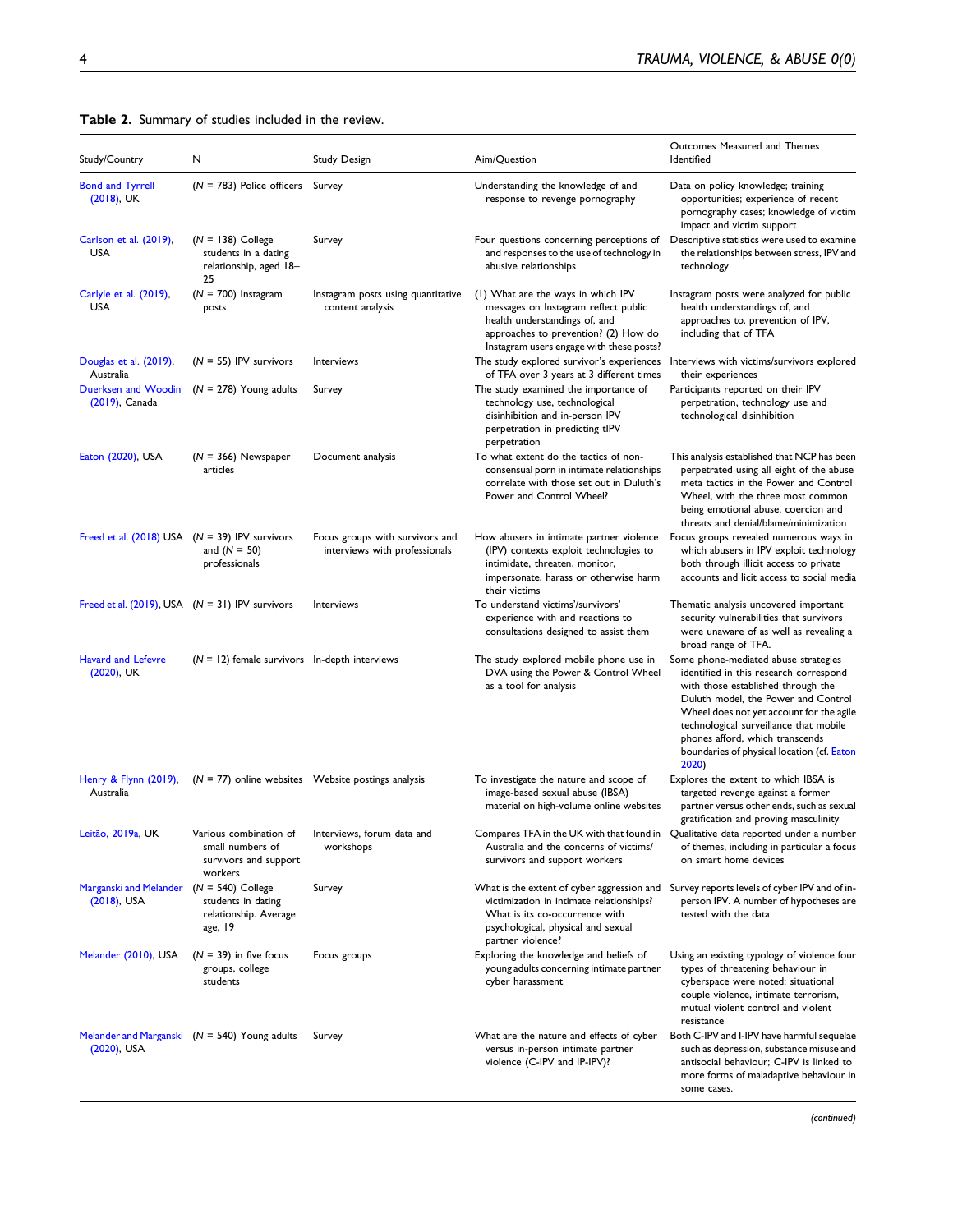#### Table 2. (continued)

| Study/Country                                 | N                                                                                            | Study Design    | Aim/Question                                                                                                                                                                                                                                                            | Outcomes Measured and Themes<br>Identified                                                                                                                                                                                                                                                                                                                             |
|-----------------------------------------------|----------------------------------------------------------------------------------------------|-----------------|-------------------------------------------------------------------------------------------------------------------------------------------------------------------------------------------------------------------------------------------------------------------------|------------------------------------------------------------------------------------------------------------------------------------------------------------------------------------------------------------------------------------------------------------------------------------------------------------------------------------------------------------------------|
| <b>Powell and Hendry</b><br>(2019), Australia | $(N = 2956)$ Australian<br>adults                                                            | Survey          | What is the nature and extent of digital<br>harassment and abuse of adults                                                                                                                                                                                              | Lifetime TFSV victimization for men and<br>women; types of TFSV; gender and/or<br>sexuality-based harassment                                                                                                                                                                                                                                                           |
| Powell et al. (2020),<br>Australia and UK     | $(N = 372)$ sexually<br>$diverse = 282$ , gender<br>$diverse = 90$                           | Survey          | What is the nature and extent of digital<br>harassment and abuse of sexually or<br>gender diverse adults                                                                                                                                                                | The prevalence of polyvictimization with<br>several types of TFA across a range of<br>groups                                                                                                                                                                                                                                                                           |
| Powell and Henry<br>(2018), Australia         | $(N = 30)$ Police, legal<br>services and domestic<br>and sexual violence<br>sector providers | Interview study | To explore police attitudes and responses<br>to sexual violence, including that<br>facilitated by technology                                                                                                                                                            | The technology-facilitated sexual violence<br>(TFSV) covered was online sexual<br>harassment, cyberstalking, image-based<br>sexual exploitation and coercion to<br>perform unwanted sexual act                                                                                                                                                                         |
| Ross et al. $(2019)$ , USA $(N = 885)$        | Undergraduates (301<br>men and 584 women)                                                    | Survey          | Is sexting coercion a cumulative risk factor<br>for psychological, sexual and attachment<br>problems?                                                                                                                                                                   | Outcomes measured included number<br>coerced into sexting plus type of activity<br>and breakdown by subgroup                                                                                                                                                                                                                                                           |
| Walker et al. (2019),<br><b>UK</b>            | $(N = 391)$ 321 females, 70<br>males - undergraduate<br>students                             | Survey          | What is the prevalence and nature of non-<br>consensual digital sharing of sexually<br>explicit material?                                                                                                                                                               | Proportion of sample that had perpetrated<br>and been victims of non-consensual<br>digital sharing of sexual material; reasons<br>for perpetration; reactions to<br>perpetration.                                                                                                                                                                                      |
| Woodlock (2015),<br>Australia                 | As Woodlock 2017 and<br>2020, Australia                                                      | Survey          | Is technology-facilitated stalking is an issue<br>for women experiencing domestic<br>violence and (b) whether mobile<br>technologies (such as smartphones)<br>present further opportunities for the<br>perpetration of stalking and domestic<br>violence against women? | Methods included messaging, tracking,<br>reading confidential messages, sharing<br>private photographs and videos and<br>impersonation. Themes of<br>omnipresence, isolation and punishment<br>and humiliation.                                                                                                                                                        |
| Woodlock (2017),<br>Australia                 | $(N = 198)$ 152 Domestic Survey<br>violence practitioners<br>and 46 victims                  |                 | As Woodlock 2015                                                                                                                                                                                                                                                        | As Woodlock 2015                                                                                                                                                                                                                                                                                                                                                       |
| Woodlock et al. (2020),<br>Australia          | $(N = 546)$ DV<br>practitioners                                                              | Survey          | How do perpetrators of DV use digital<br>technology as part of their abuse tactics?                                                                                                                                                                                     | Introduces notion of digital coercive<br>control (DCC). Survey of 546<br>practitioners. Most common technology<br>used was texting, then Facebook.<br>Themes identified included<br>omnipresence, isolation and ostracism.<br>'Switching off' as a defensive tactic was<br>problematic as the women cease to be<br>contactable. Victim blaming by<br>authorities noted |

# **Results**

### Synthesis of Findings

This scoping review focused on TFA in intimate relationships and results are presented under the following main headings: types of TFA in intimate relationships; the impact of TFA; resistance to TFA in intimate relationships; and implications for policy and research.

## Types of TFA in Intimate Relationships

Several authors categorized abuse using pre-existing frameworks, including: a social ecological model [\(Carlyle et al.,](#page-14-9) [2019\)](#page-14-9); [Johnson \(2010\)](#page-14-17) typology [\(Melander, 2010](#page-15-14)); the Women's Experience of Battering framework ([Melander &](#page-15-15) [Marganski, 2020](#page-15-15)); and the Duluth Power and Control Wheel [\(Pence & Paymar, 1993\)](#page-15-16). The latter is adopted in several included studies ([Marganski & Melander, 2018](#page-15-10); [Eaton, 2020;](#page-14-11) [Melander & Marganski, 2020](#page-15-15)). It lists eight categories of power and control (or 'spokes of the wheel') used within

relationships including: i) emotional abuse; ii) intimidation; iii) denial, blame and minimization; iv) using male privilege; v) economic control; vi) coercion and threats; vii) using children; and viii) isolation. In a document analysis of 366 newspapers articles published between 2012 and 2017, [Eaton](#page-14-11) [\(2020\)](#page-14-11) used this framework to categorize TFA finding that seven of the eight categories appear frequently in combination. [Table 3](#page-5-0) illustrates the way the technologies reported in the included studies mapped to the eight categories of the Duluth Power & Control Wheel ([Pence & Paymar, 1993](#page-15-16)).

[Table 3](#page-5-0) shows the reported technology used for IPV in the studies examined and abuse perpetrated via mobile telephone and social media usage were the most widely cited, with GPS and hacking technology also frequently used. For example, in [Woodlock](#page-15-17)'s (2015) study the most common was the smartphone, followed by social media (which can, of course, be accessed via smartphone). More sophisticated use of technology, such as GPS tracking and hacking into bank accounts, was also reported.

Abuse was often described broadly in accordance within a pattern of coercive and controlling behaviour including: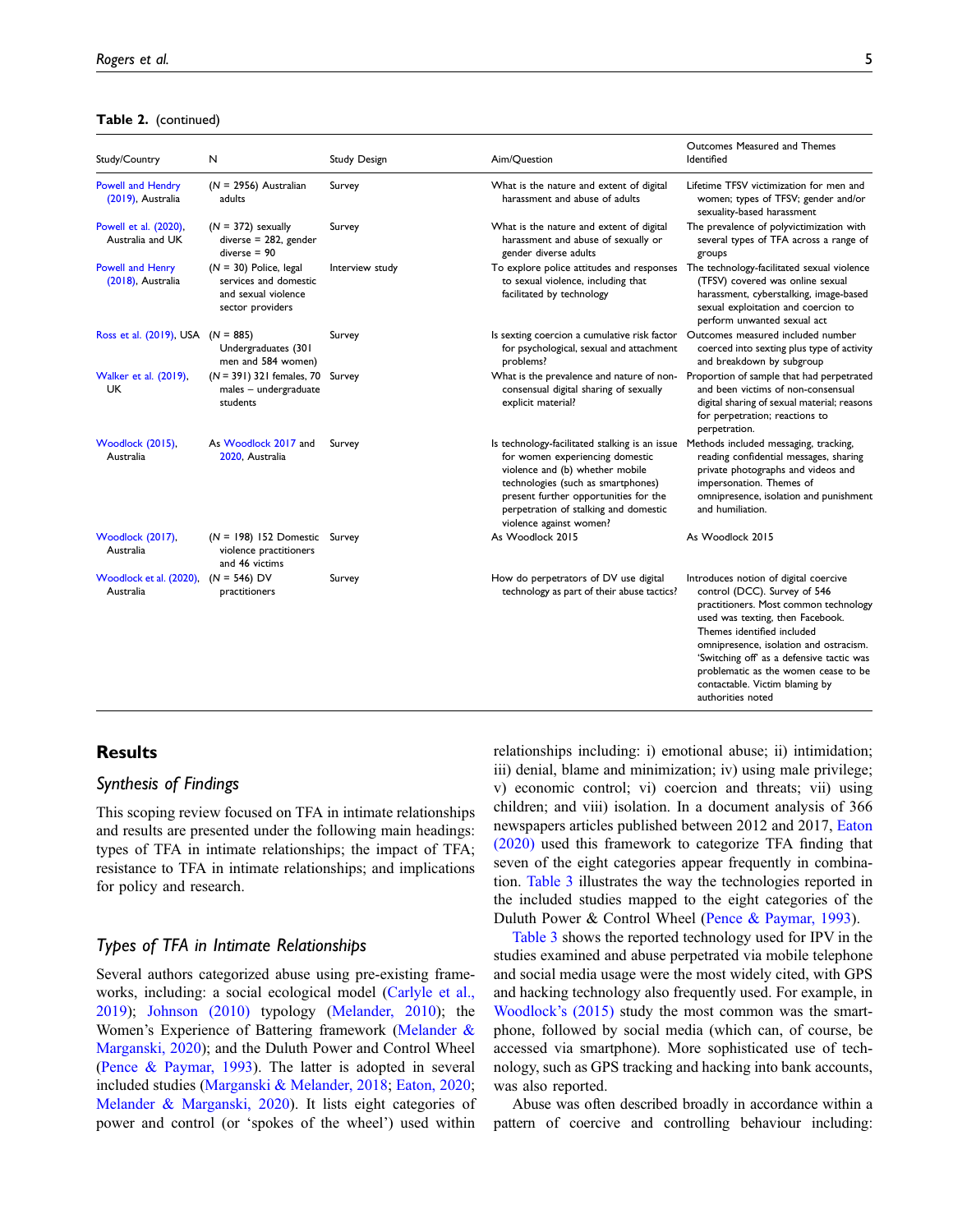## <span id="page-5-0"></span>Table 3. Summary of how technologies are used.

| Study/Country                                                  | Mobile phone - direct                                                                                                                                                                                                                                                                                                                                                                                                                                           | Social Media (by mobile phone, tablet Other technology (IoT, smart<br>and PC)                                                                                                                                                                                                                                                                                                                                                                                                 | home technology and cameras)                                                                                                                                                                                                                                    | Duluth Power & Control Wheel<br>i) Emotional abuse ii)<br>Intimidation iii) Denial, blame<br>and minimization iv) Using male<br>privilege v) Economic control vi)<br>Coercion and threats vii) Using<br>children viii) Isolation |
|----------------------------------------------------------------|-----------------------------------------------------------------------------------------------------------------------------------------------------------------------------------------------------------------------------------------------------------------------------------------------------------------------------------------------------------------------------------------------------------------------------------------------------------------|-------------------------------------------------------------------------------------------------------------------------------------------------------------------------------------------------------------------------------------------------------------------------------------------------------------------------------------------------------------------------------------------------------------------------------------------------------------------------------|-----------------------------------------------------------------------------------------------------------------------------------------------------------------------------------------------------------------------------------------------------------------|----------------------------------------------------------------------------------------------------------------------------------------------------------------------------------------------------------------------------------|
| Bond and Tyrrell (2018), UK                                    | Image-based abuse (non-                                                                                                                                                                                                                                                                                                                                                                                                                                         | Image-based abuse (non-consensual                                                                                                                                                                                                                                                                                                                                                                                                                                             | N/A                                                                                                                                                                                                                                                             | 1                                                                                                                                                                                                                                |
| Carlson et al. (2015), USA                                     | consensual pornography)<br>Monitoring whereabouts,<br>controlling behaviour,<br>humiliation                                                                                                                                                                                                                                                                                                                                                                     | pornography)<br>Monitoring whereabouts, controlling N/A<br>behaviour, humiliation                                                                                                                                                                                                                                                                                                                                                                                             |                                                                                                                                                                                                                                                                 | i, ii, iii,vi                                                                                                                                                                                                                    |
| Carlyle et al. (2019), USA<br>Douglas et al. (2019), Australia | NA<br>Texting, multiple calling, image-<br>based abuse (sending<br>embarrassing photographs),<br>monitoring whereabouts/use of<br>GPS, controlled/destroyed/<br>deactivated devices and accounts                                                                                                                                                                                                                                                                | Cutting off access to social media<br>Harassment and monitoring via email<br>and social media, denying access to<br>Facebook and other social media,<br>hacking or monitoring use of PC,<br>changing passwords and accounts,<br>control of online banking and bank<br>accounts, image-based abuse (non-<br>consensual pornography)                                                                                                                                            | NA<br>Hacking or secret installation of i, ii, v, vi, viii<br>CCTV, GPS tracking, image-<br>based abuse (covert filming<br>of sexual activity), use of<br>children's devices (spyware<br>in toys and mobile phones),<br>installation of night vision<br>cameras | viii                                                                                                                                                                                                                             |
| Duerksen and Woodin (2019),<br>Canada                          | N/A                                                                                                                                                                                                                                                                                                                                                                                                                                                             | Posting hurtful or humiliating<br>comments publicly on social media                                                                                                                                                                                                                                                                                                                                                                                                           | N/A                                                                                                                                                                                                                                                             | ı                                                                                                                                                                                                                                |
| Eaton (2020), USA                                              | Image-based abuse (non-<br>consensual pornography<br>(revenge porn) to enact<br>emotional abuse (to humiliate,<br>sending to friends and family),<br>coercion and threats<br>(threatening to sexual images/<br>videos, use of images to extort or<br>coerce the victim to engage in<br>unwanted sex acts or confess),<br>and in denial or blaming action<br>(making light of the abuse,<br>denying that they shared images,<br>implying the victim deserved it) | Non-consensual pornography<br>(revenge porn) to enact emotional<br>abuse (to humiliate, sending to<br>friends and family), coercion and<br>threats (threatening to sexual<br>images/videos, use of images to<br>extort or coerce the victim to<br>engage in unwanted sex acts or<br>confess) and in denial or blaming<br>action (making light of the abuse,<br>denying that they shared images,<br>implying the victim deserved it)                                           | N/A                                                                                                                                                                                                                                                             | i, ii, iii, vi, viii                                                                                                                                                                                                             |
| Freed et al. (2018), USA                                       | Taking ownership of accounts or<br>device, misuse of children's<br>devices, compromising devices<br>or accounts (spyware),<br>monitoring whereabouts,<br>stealing/deleting data, texting,<br>calling, exposure-based harms<br>(revealing sensitive information<br>or images, blackmailing texts/<br>calls)                                                                                                                                                      | Restricting access to accounts or<br>devices, compromising devices or<br>accounts (forced to share<br>passwords, hacking security<br>questions/passwords, stealing/<br>deleting data and impersonation),<br>harassment or intimidation<br>through messages (e.g. fake<br>Facebook account, harass victim's<br>family or friends), exposure-based<br>harms (revealing sensitive<br>information or images, doxing,<br>non-consensual pornography,<br>creation of fake profiles) | N/A                                                                                                                                                                                                                                                             | i, ii, iii, iv, v, vi, vii, viii                                                                                                                                                                                                 |
| Freed et al. (2019), USA                                       | Monitoring whereabouts (spyware<br>and stalkerware), hacking<br>accounts, harassing via spoof<br>phone numbers, shared family<br>plans enabling monitoring                                                                                                                                                                                                                                                                                                      | Hacked accounts and social media<br>profiles, browser extensions/<br>spyware enabling monitoring and<br>tracking of browser activity                                                                                                                                                                                                                                                                                                                                          |                                                                                                                                                                                                                                                                 | i, ii, iv, vi                                                                                                                                                                                                                    |
| Havard and Lefevre (2020), UK                                  | Monitoring whereabouts,<br>intimidation through abusive/<br>offensive texting/calls (texts with<br>photo of perpetrator outside<br>victim's home), destruction or<br>control of phones to isolate,<br>sending images of perpetrator's<br>self-harming behaviour, misuse<br>of children's devices and social<br>media accounts, economic<br>abuse, phone-mediated coercion<br>(asking for access to phone to<br>evidence 'trust')                                | N/A                                                                                                                                                                                                                                                                                                                                                                                                                                                                           | N/A                                                                                                                                                                                                                                                             | i, ii, iii, iv, v, vi, vii, viii                                                                                                                                                                                                 |

(continued)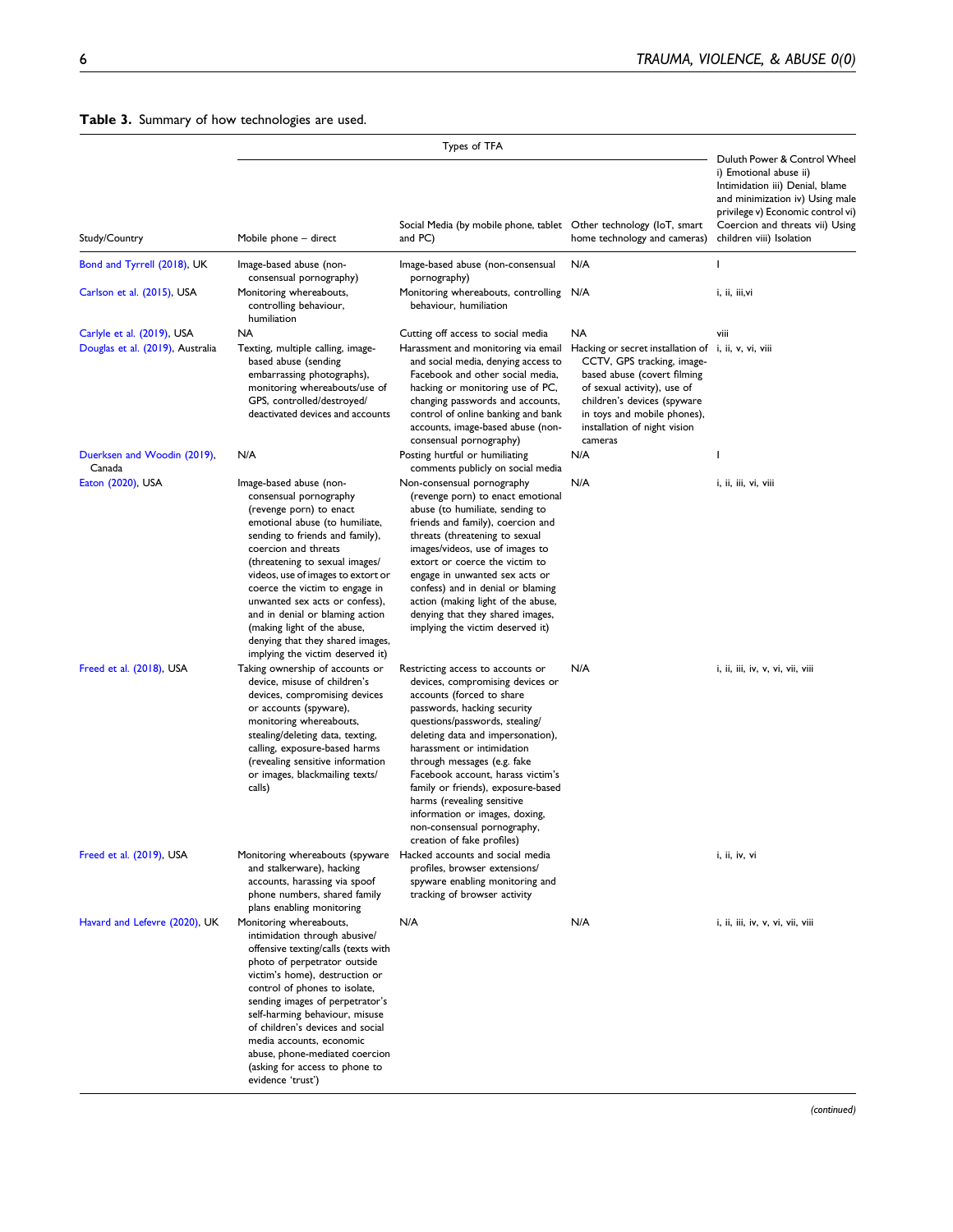## Table 3. (continued)

| Study/Country                                     | Mobile phone - direct                                                                                                   | Social Media (by mobile phone, tablet Other technology (IoT, smart<br>and PC)                                                                                                                                                                                                                                                                                                           | home technology and cameras)               | Duluth Power & Control Wheel<br>i) Emotional abuse ii)<br>Intimidation iii) Denial, blame<br>and minimization iv) Using male<br>privilege v) Economic control vi)<br>Coercion and threats vii) Using<br>children viii) Isolation |
|---------------------------------------------------|-------------------------------------------------------------------------------------------------------------------------|-----------------------------------------------------------------------------------------------------------------------------------------------------------------------------------------------------------------------------------------------------------------------------------------------------------------------------------------------------------------------------------------|--------------------------------------------|----------------------------------------------------------------------------------------------------------------------------------------------------------------------------------------------------------------------------------|
| Henry and Flynn (2019) Australia                  | Image-based sexual abuse (non-<br>consentual pornography,<br>sextortion), posts on porn sites<br>and blogging platforms | Image-based sexual abuse (non-<br>consentual pornography,<br>sextortion), posts on porn sites and<br>blogging platforms                                                                                                                                                                                                                                                                 | N/A                                        | i, ii, iv, v                                                                                                                                                                                                                     |
| Leitão (2019)b, UK                                | Monitoring whereabouts, use of<br>spyware and stalkerware                                                               | Monitoring whereabouts and activity, N/A<br>control of accounts, use of spyware<br>and stalkerware, non-consensual<br>pornography                                                                                                                                                                                                                                                       |                                            | i, ii, iv, viii                                                                                                                                                                                                                  |
| Marganski and Melander (2018),<br><b>USA</b>      | Checking texts, monitoring<br>whereabouts, texts                                                                        | Changing victim's relationship status, NA<br>taunting via social network,<br>spreading rumours or lies, sent<br>upsetting images (e.g. porn),<br>distribution (or threats to<br>distribute) data without consent                                                                                                                                                                        |                                            | i, ii, vi, viii                                                                                                                                                                                                                  |
| Melander (2010), USA                              | Texting, monitoring whereabouts                                                                                         | Posting incriminating videos and<br>photos, involving others in intimate<br>disputes, monitoring whereabouts                                                                                                                                                                                                                                                                            | GPS monitoring                             | i, iii, iv, vi                                                                                                                                                                                                                   |
| Melander and Marganski (2020),<br><b>USA</b>      | Checking texts, monitoring<br>whereabouts, texting                                                                      | Changing victim's relationship status,<br>taunting via social network,<br>spreading rumours or lies, sent<br>upsetting images (e.g. porn),<br>distribution (or threats to<br>distribute) data without consent                                                                                                                                                                           | <b>NA</b>                                  | i, ii, vi                                                                                                                                                                                                                        |
| Powell et al. (2019), Australia                   | Texting                                                                                                                 | Distribution (or threats to distribute) NA<br>data without consent, sharing of<br>private details with others,<br>spreading rumours or lies,<br>repeated unwanted requests for<br>sexual contact, online posting of<br>unwanted sexual experience,<br>posted offensive messages about<br>gender or sexuality, use of avatar<br>or game character to represent<br>sexual act against you |                                            | i, ii, iv, vi                                                                                                                                                                                                                    |
| Powell et al. (2020), Australia and Texting<br>UK |                                                                                                                         | Distribution (or threats to distribute) NA<br>data without consent, doxing,<br>spreading rumours or lies,<br>repeated unwanted requests for<br>sexual contact, online posting of<br>unwanted sexual experience,<br>posted offensive messages about<br>gender or sexuality, use of avatar<br>or game character to represent<br>sexual act against you                                    |                                            | i, ii, iv, vi                                                                                                                                                                                                                    |
| Powell and Henry (2018),<br>Australia             | Texting, checking texts, monitoring Threats in public messages,<br>whereabouts, sexting                                 | impersonation, distribution (or<br>threats to distribute) of data<br>without consent, repeated and<br>unwanted requests for sexual<br>contact                                                                                                                                                                                                                                           | GPS monitoring                             | i, ii, vi                                                                                                                                                                                                                        |
| Ross et al. (2019), USA                           | Sexting                                                                                                                 | <b>NA</b>                                                                                                                                                                                                                                                                                                                                                                               | <b>NA</b>                                  | i, iv vi                                                                                                                                                                                                                         |
| Walker et al. (2019), UK                          | NA                                                                                                                      | Distribution (or threats to distribute)<br>of data without consent, sharing of<br>private details with others                                                                                                                                                                                                                                                                           | NA                                         | i, ii, vi                                                                                                                                                                                                                        |
| Woodlock (2015), (2017) and<br>(2020): Australia  | Texting, checking texts, monitoring<br>whereabouts, sexting                                                             | Monitoring whereabouts, distribution<br>(or threats to distribute) data<br>without consent, doxing                                                                                                                                                                                                                                                                                      | GPS monitoring, banking and<br>online data | i, ii, iii, iv, v, vi viii                                                                                                                                                                                                       |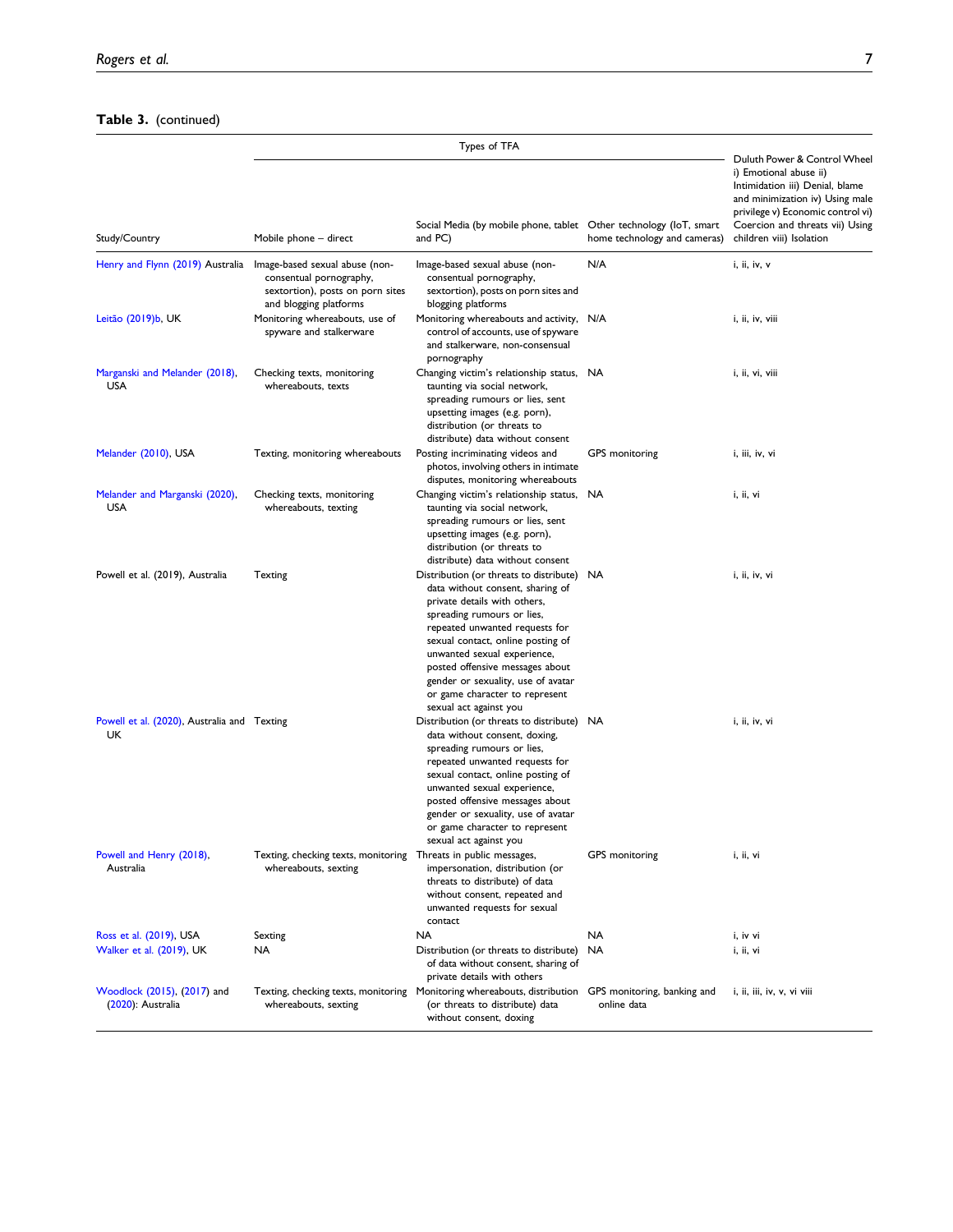

<span id="page-7-0"></span>Figure 1. PRISMA Flow chart.

restricting access to or ownership of devices [\(Freed et al., 2018;](#page-14-12) [Woodlock et al., 2020\)](#page-15-7); limiting social media use and restricting links to social networks [\(Douglas et al., 2019\)](#page-14-10); destruction of devices [\(Freed et al., 2018\)](#page-14-12); hacking accounts, changing passwords or removing friends ([Melander, 2010;](#page-15-14) [Freed et al.,](#page-14-12) [2018;](#page-14-12) [Woodlock et al., 2020](#page-15-7)); deleting messages or context [\(Woodlock, 2015](#page-15-17); [Freed et al., 2018](#page-14-12); [Woodlock et al., 2020\)](#page-15-7); and use of children's accounts and devices [\(Freed et al., 2019](#page-14-13)).

There were, however, some more distinct themes presented across the studies including: economic abuse; emotional abuse; harassment; intimidation; tracking and monitoring; image-based sexual abuse; abuse via social media and webbased platforms. Many of these behaviours overlapped and were experienced simultaneously (phenomenon known as polyvictimization). For example, in [Eaton \(2020\)](#page-14-11) the tactic of emotional abuse appeared in 90.7% of cases (total  $n = 366$ ) cases) of non-consensual pornography (a form of image-based sexual abuse). [Havard and Lefevre \(2020\)](#page-14-14) claimed that most of the data in their study was classified under various headings but, ultimately, it amounted to emotional abuse as the behaviour was intended to undermine, intimidate, frighten or cause distress. Similarly, this study noted that image-based sexual abuse was prevalent. Their claims, however, were based on a small sample of interviewees  $(n = 12)$ .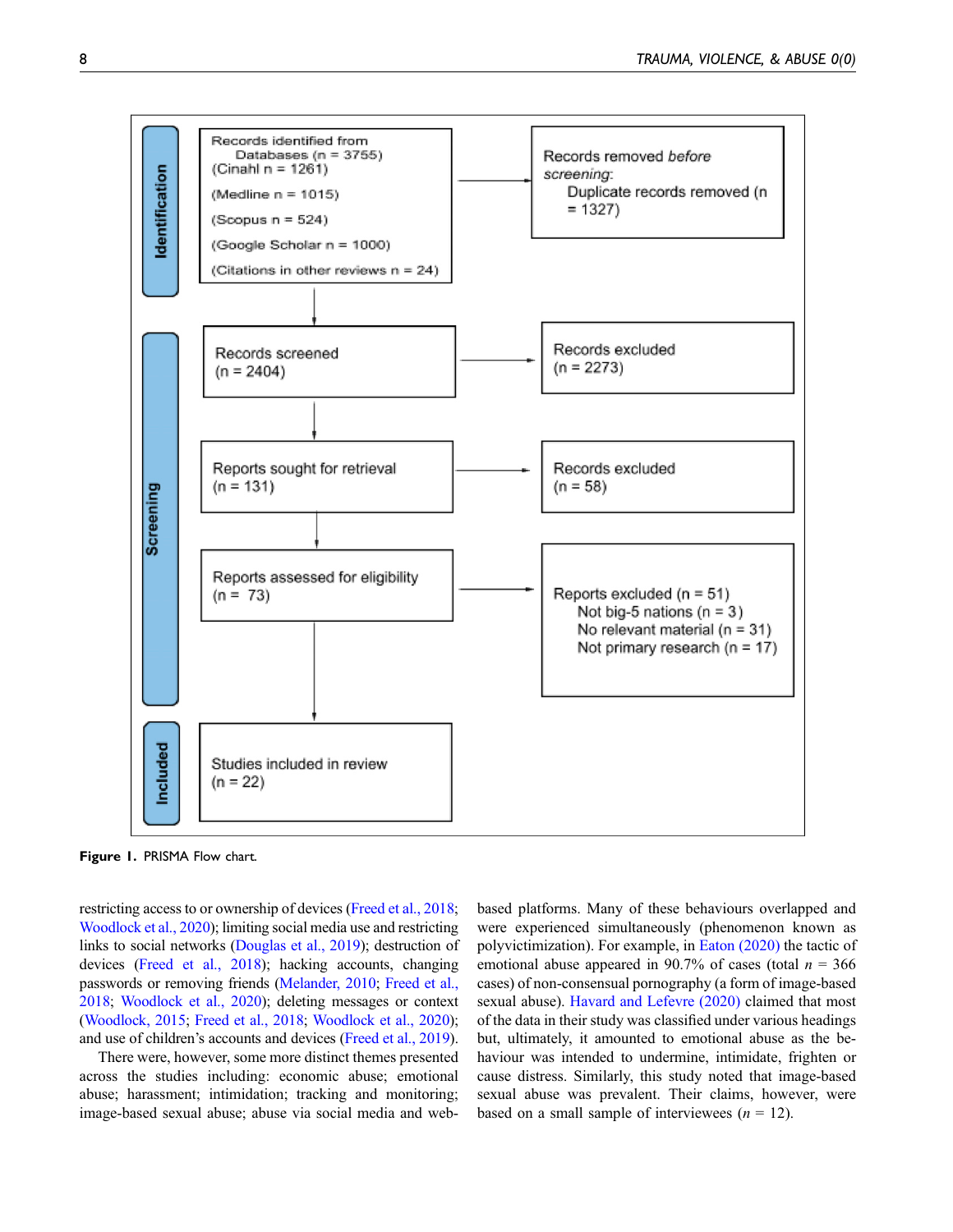A common finding reported in the studies was the use of technology and digital means to enable stalking and monitoring. Many of the victims/survivors in a qualitative study by [Douglas et al. \(2019\)](#page-14-10) ( $n = 55$ ), the only longitudinal study in the sample, described how mobile phones were commonly used to monitor and track their movements and whereabouts. One victim/survivor observed that her car's battery drained quickly and it was found to have a GPS tracking device installed. Another reported that her ex-partner had set up night vision cameras in her bedroom, with another describing how her partner installed video cameras in every room in their home on the pretense of being able to see their baby in each space. In a study of college students ( $n = 540$ ), survey participants were aware that they were being monitored, but in others, they were not aware until the spyware, stalkerware or other covert monitoring had been uncovered ([Marganski &](#page-15-10) [Melander, 2018](#page-15-10)).

Another common theme across the studies was the use of textand image-based abuse of both a sexual and non-sexual (but often intimidating) nature [\(Douglas et al., 2019](#page-14-10); [Henry & Flynn, 2019;](#page-14-15) [Melander & Marganski, 2020](#page-15-15); [Powell & Henry, 2019;](#page-15-18) [Woodlock,](#page-15-17) [2015\)](#page-15-17). [Douglas et al. \(2019\)](#page-14-10) found that participants in their study reported mobile phones often used with perpetrators making multiple calls and texts with threatening or harassing messages or through sending intimidating or embarrassing photographs. One woman in their study described how her ex-partner forced her to have sex and covertly filmed it. He then threatened to post the pictures onto the internet if the victim did not change her evidence in a forthcoming court hearing. This case provides an explicit example of sextortion.

Indeed, non-consensual sharing of images (aka revenge pornography) was commonly used as emotional abuse and/or to blackmail, humiliate and cause distress [\(Eaton 2020;](#page-14-11) [Freed](#page-14-12) [et al., 2018;](#page-14-12) [Powell & Henry, 2018](#page-15-20), [2019](#page-15-18); [Powell et al., 2020;](#page-15-19) [Walker et al., 2019](#page-15-22)). It was shared with the public via the internet and directly with the families and children of victims/ survivors. One study combined qualitative content analysis with a digital ethnographic approach to investigate the different types of pornography websites  $(n = 77)$ , sites which facilitated image-based sexual abuse, and classified these as: revenge, ex-girlfriend and rape sites [\(Henry & Flynn, 2019\)](#page-14-15).

Cyber harassment was commonly reported and enacted via a range of devices and technologies ([Marganski & Melander,](#page-15-10) [2018;](#page-15-10) [Melander & Marganski, 2020](#page-15-15); [Powell & Henry, 2019;](#page-15-18) [Powell et al., 2020](#page-15-19); [Ross et al., 2019;](#page-15-21) [Woodlock, 2015\)](#page-15-17). Broadly, these behaviours can be divided into types of TFA that align with in-person IPV. For example, the threat of TFA was used to coerce victims/survivors into, for example, staying in the relationship and/or having unwanted sexual contact with the threatening partner or former partner. Additionally, new types of abuse are made possible through technology; for example, doxing (or doxxing) which is the act of publicly revealing private and personal information about an individual through the internet [\(Melander & Marganski,](#page-15-15) [2020\)](#page-15-15). The division is not clear-cut because technology can transform in-person abuse; for example, the ability to monitor a partner's activity is hugely enhanced by technology such that its effects on the victim may be overwhelming, as seen by the impact of omnipresence, described below.

## The Impact of TFA

A small number of studies reported the consequences of TFA. Where data on impact was presented, it often depicted extreme and concerning effects on the victim. No studies reported how the perpetrators were affected having committed abuse. More importantly perhaps, although TFA often works by being socially visible, there was nothing directly reported on how it affects intimate relationships more widely. We return to this point in the discussion. There were four main themes on impact including: financial impacts; mental health outcomes; social impacts; and a sense of a perpetrator's omnipresence. We also note that consequences are rarely experienced in isolation but as overlapping and interacting.

#### Financial Impacts

A number of studies described how victims/survivors had experienced financial consequences of TFA [\(Douglas et al.,](#page-14-10) [2019](#page-14-10); [Eaton, 2020;](#page-14-11) [Leitão, 2019b](#page-14-18); [Melander, 2010](#page-15-14); [Woodlock, 2015](#page-15-17); [Woodlock et al., 2020\)](#page-15-7). Impacts varied and included: lack of or limited access to finances and online banking; loss of employment; restrictions and prevention in securing employment; the accrual of debt; payment of hefty fees for the removal of sexual images from social media and web-based platforms; financial implications of purchasing new or replacement devices. [Douglas et al. \(2019\)](#page-14-10) found that the intersecting control of finances and technology resulted in a lack of access to banking (and therefore money) when a perpetrator changed passwords for the internet banking of a victim/survivor and then destroyed her laptop (thereby incurring social impacts too in that the victim was isolated from her social network and had no resources to pay for a replacement). Alongside the financial impacts of this, victims/ survivors' limited participation in the digital world can have a negative impact in terms of job prospects and other aspects of daily living [\(Douglas et al., 2019\)](#page-14-10). [Eaton \(2020\)](#page-14-11) described how the removal of sexual images that have been uploaded to 'slut-shaming' websites by a perpetrator in an act of nonconsensual pornography was potentially unachievable for many victims/survivors noting that some of these sites charge hundreds of dollars in fees to remove sexual images.

## Mental health outcomes

The reported harms to the mental health of victims/survivors ranged from the diagnosis of mental health conditions (e.g. depression and general anxiety disorder) to the doubting of one's sanity (through gaslighting) and suicidal ideation [\(Bond](#page-14-7) [& Tyrrell, 2018;](#page-14-7) [Eaton, 2020;](#page-14-11) [Melander & Marganski, 2020](#page-15-15);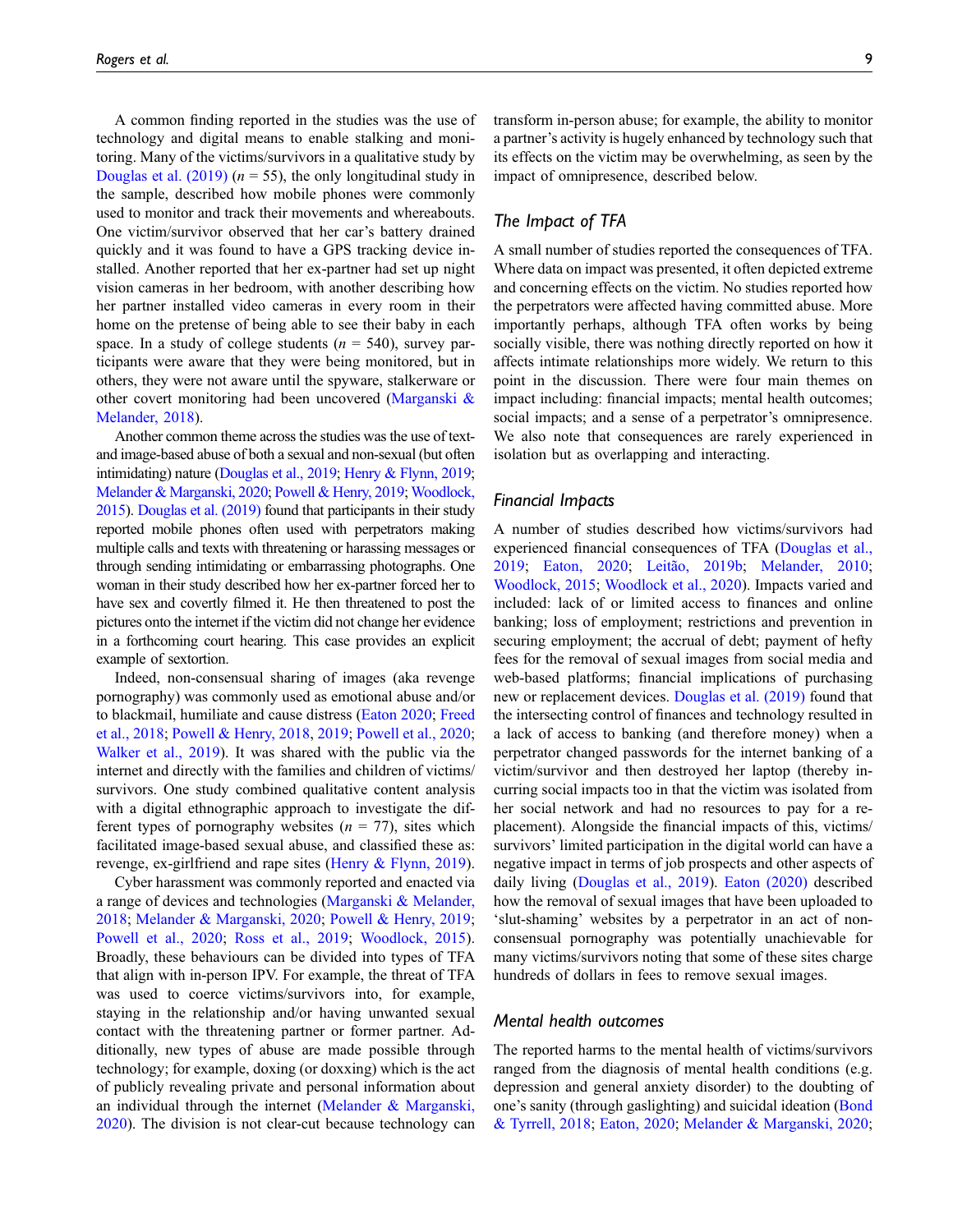[Powell et al., 2020;](#page-15-19) [Ross et al., 2019](#page-15-21); [2019a](#page-14-16); [Woodlock, 2015](#page-15-17), [2017](#page-15-5)). In [Bond and Tyrell](#page-14-7)'s (2018) UK-based survey of police officers ( $n = 783$ ), they found that a large proportion ( $n = 607$ ) thought that non-consensual pornography could lead a victim to experience mental health impacts such as depression and anxiety. Widespread feelings of fear and humiliation were reported across studies and, in some instances, embarrassment and fear meant some were unwilling to report the abuse.

From their content analysis of U.S. news stories, [Eaton](#page-14-11) [\(2020\)](#page-14-11) concluded that the negative impact of non-consensual image-sharing was especially traumatic and long-lasting, and often coupled with social and economic consequences. They reported how one victim, named 'Jane', whose ex-husband had posted pictures and videos online after surreptitiously recording their sexual encounters, likened the experience to that of being raped. Another victim described how the experience drove her to the brink of suicide. These findings were supported by a survey of students  $(n=391)$  who had sent private sexually explicit messages to their intimate partners that were subsequently widely shared [\(Walker et al., 2019](#page-15-22)). In a qualitative study, [2019a](#page-14-16) identified a different tactic used in cases of gaslighting as the misuse of smart home devices, such as locking and unlocking doors, remotely triggering alarms and changing heating settings. The use of gaslighting led to victims/survivors feeling that they were 'losing their mind'.

## Social Impacts

Several studies included references to social impacts including; safety concerns; reduced contact with significant others; and social isolation [\(Douglas et al., 2019](#page-14-10); [Havard & Lefevre, 2020;](#page-14-14) [Powell & Henry, 2018](#page-15-20); [2019a](#page-14-16); [Woodlock, 2015](#page-15-17)). Overwhelmingly, the most frequently reported outcome was social isolation resulting from the direct actions of perpetrators. Studies also reported the consequences of advice given by professionals to TFA victims/survivors as leading to social isolation as such advice included changing email accounts, limiting or ceasing use of the internet and social media, blocking texts, messages, calls and emails or replacing devices [\(Powell and Henry, 2018\)](#page-15-20). Inevitably, this can limit victims/ survivors' participation in the digital sphere, restricting or losing their social connections and contact with others.

## **Omnipresence**

One of the most striking consequences of TFA, marking its distinctiveness from other abuse, is its pervasiveness and reach. Almost all people carry a mobile phone, regularly access the internet and social media. As such, mobile phones can be used to abuse both for coercive control and maleficence on an almost continual basis. This pervasiveness was repeatedly cited in the empirical data reported and termed 'omnipresence' in many studies.

Omnipresence refers to the state of being widespread or constantly encountered. In the case of TFA, it describes how perpetrators achieved the property of being present everywhere at all times. To convey omnipresence, [Melander \(2010\)](#page-15-14) described a message received by a victim/survivor which simply read: 'I'm always in your inbox'. The sense of a perpetrator's omnipresence could be described as a tactic of TFA but it was also depicted in studies as a consequence ([Douglas et al., 2019](#page-14-10); [Havard & Lefevre, 2020;](#page-14-14) [Woodlock,](#page-15-5) [2017;](#page-15-5) [Woodlock et al., 2020](#page-15-7)). Technology was used covertly and overtly to enable surveillance of victims/survivors to create the sense of omnipresence. Some victims/survivors described this relative to their experiences of IPV during and after their relationship had ended. Perpetrators used different technologies and methods (incessant texting or calling, social media postings). [Havard and Lefevre \(2020\)](#page-14-14) found that in addition to omnipresence, TFA also resulted in some victims/survivors viewing perpetrators as omniscient (all knowing) and omnipotent (all powerful).

Some forms of TFA were omnipresent not just in their continual nature but also in their spread across time and social space. Time-wise, for example, images could not be erased from the internet and, disconcertingly, could reappear at any time. In addition, something posted on social media could be accessed widely both by personal, social and work associates. Some victims/survivors were concerned about how it might affect their future job prospects.

## Resistance to TFA in Intimate Relationships

Most reviewed material focused on the perpetration of TFA, rather than resistance. Despite this, there were some empirical data on resistance reported. In particular, the dual nature of some technology was noted in terms of how it was used to both perpetrate and resist abuse. There were three main themes in relation to resistance including: direct action to stop TFA; legal and specialist support routes; barriers to resistance.

# Direct Action to Stop TFA

Various types of action were identified. First, victims/ survivors actively disengaged with technology and digital platforms by blocking contacts on social media, mobile phones or email [\(Douglas et al., 2019](#page-14-10); [Freed et al., 2019;](#page-14-13) [Havard & Lefevre, 2020](#page-14-14); [Melander, 2010\)](#page-15-14) or disconnecting from social media altogether ([Douglas et al., 2019\)](#page-14-10). They also took action by making changes to devices, cloud storage providers, phone numbers, email addresses or security settings ([Douglas et al., 2019](#page-14-10); [Freed et al., 2019](#page-14-13); [Havard & Lefevre,](#page-14-14) [2020\)](#page-14-14). As it was reported that children's devices or accounts were sometimes used as a means to enact abuse (mostly through covert recording or use of spyware), some victims/ survivors reported how they had learned how to check their children's phones for new apps or devices after contact visits ([Douglas et al., 2019;](#page-14-10) [Eaton 2020](#page-14-11)).

[Powell & Henry \(2018\)](#page-14-19) found that technology has a dual nature such that it can be used to resist as well as perpetrate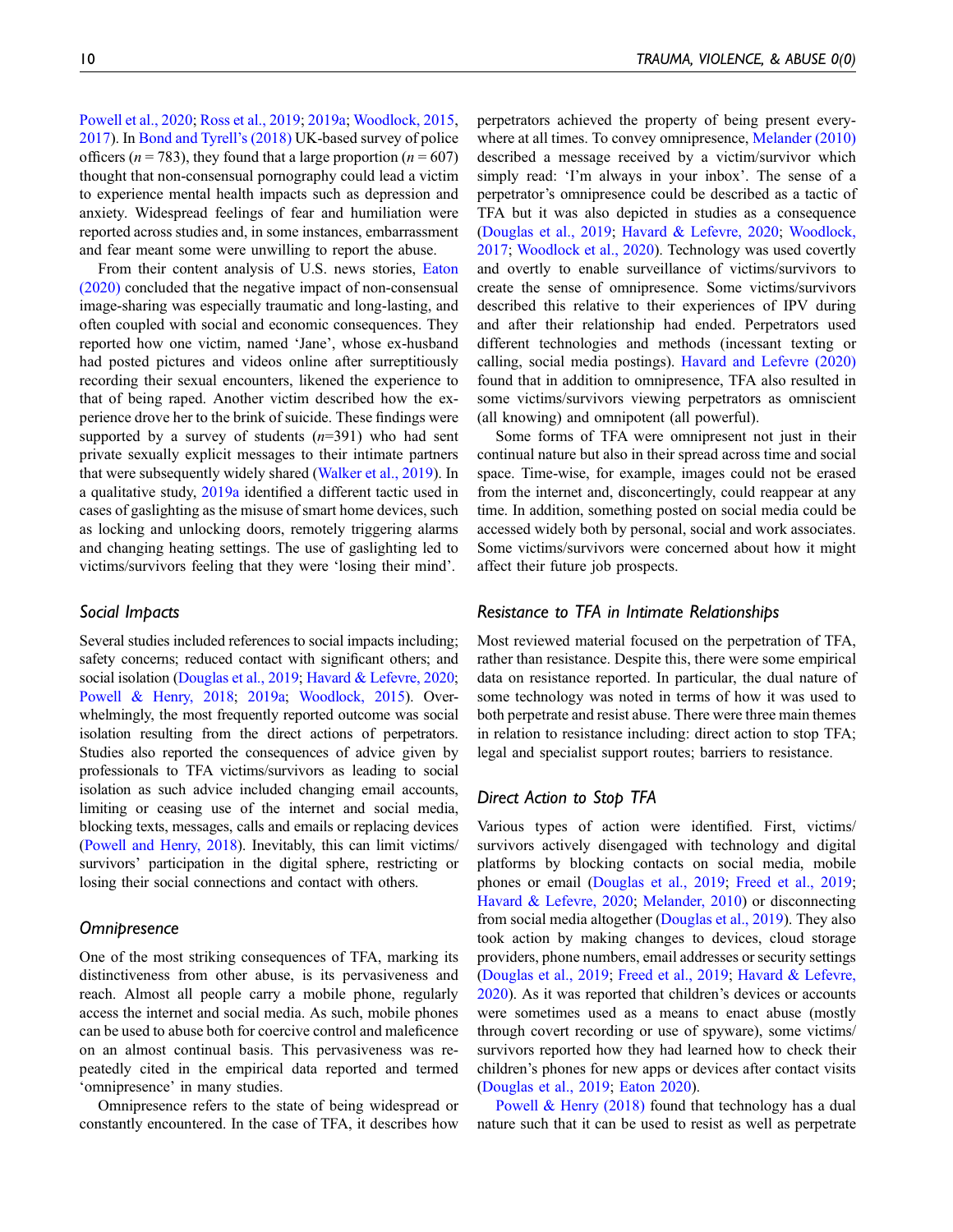#### <span id="page-10-0"></span>Table 4. Critical findings.

Main Findings

The main findings were that TFA is diverse in its presentation and tactics, but can be typed according to the eight domains of the Duluth Power & Control Wheel.

Impacts are not routinely reported across studies but broadly fall into the categories of social, mental health and financial impacts and omnipresence.

Modes of resistance are infrequently reported in studies. When identified these can be categorized in the context of direct action, access to legal or professional support or in relation to barriers to resistance.

As direct action, the use of the technology used to perpetrate abuse could be more widely used as resistance; a mode of action we term technology-facilitated resistance (techno-resistance).

#### <span id="page-10-1"></span>Table 5. Implications for policy, practice and research

There is a lack of understanding and skill in terms of technology use in victims and professionals and, therefore, a training or awareness-raising need.

Minority groups have different risks and needs (e.g. victims with learning disabilities, asylum seekers and refugees).

More contextual knowledge is needed in relation to risk and protective factors and in relation to intersections of gender, race and ethnicity, socio-economic factors, sexual orientation, ability, etc., to inform assessment and case management.

Prevention, intervention and safety planning should be informed by a tool or checklist that explores TFA including issues around image-based sexual abuse (e.g. addressing the potential for non-consensual pornography).

A better understanding of how to collect and present digital evidence is needed.

Professionals need access to expert advice on security and privacy of devices and accounts.

There is a heightened risk for minoritized victims (e.g. people with learning disabilities, asylum seekers/refugees), particularly in relation to the dual control of finances and technology but this insight is under-developed and research is needed.

Investigation should focus on intersectionality and the influence of a range of intersecting identities and characteristics, specifically gender, age, ethnicity, sexual orientation, dis/ability and socio-economic position.

Research is needed on the context, meaning, motives and outcomes of TFA. More understanding is needed in relation to the prevalence of behaviours, but assumptions should not be made about such behaviours without investigating the context.

A wider range of data should be investigated through qualitative and quantitative studies including service provider records, helpline data, police data and court files; these are yet to be explored.

- Online discussions forums provide information about the ways that perpetrators, victims and advocates share technology strategies with another; this is under-explored.
- Research to explore the helpful uses of technology (e.g. apps and online support groups) in terms of how to increase safety and wellbeing as well as prevent more TFA is warranted.
- Perpetrator behaviours befriending contacts, providing phones, paying bills and contracts should be explored to a greater depth.

Specific investigations into non-consensual pornography is needed to explore the 'how, when and why' it is used in intimate partnerships, for example, do perpetrators use it when other coercive and controlling methods have little or no effect? Is it perpetrated as revenge (on separation or if perpetrators believe their partners are unfaithful), to control or as blackmail?

Research should address the need for evidence-informed guidance for a range of formal support providers – social workers, police, sexual health workers and general practice workers – to inform risk assessment and intervention.

abuse. Similarly, a study by [Douglas et al. \(2019\)](#page-14-10) reported the different ways that victims/survivors used technology for: protection (using, for instance, closed-circuit television (CCTV) and GPS); safety in relation to child contact (e.g. handing over a child in public where there was CCTV); recording evidence of abuse experiences (for instance, one victim recorded evidence of violence and threats resulting in a support service installing surveillance cameras in her home); and to justify separation from the perpetrator (one victim saved pictures on their phone to justify their separation to their partner's relatives). Victims/survivors could thus use technology to record perpetrators in ways that were effective in enabling separation or providing evidence for legal redress [\(Powell & Henry, 2018,](#page-15-20) [2019](#page-15-18)). Unfortunately, of course, some perpetrators could respond by ensuring their abuse could not be tracked or that messages were erased once received.

## Legal and Professional Support Routes

A number of studies explored the utility of professional support in cases of TFA resistance ([Bond & Tyrrell, 2018](#page-14-7); [Douglas et al., 2019](#page-14-10); [Freed et al., 2018,](#page-14-12) [2019\)](#page-14-13). [Bond and](#page-14-7) [Tyrrell \(2018\)](#page-14-7) investigated police officers' understanding of non-consensual pornography concluding that police in the UK have a limited understanding of the legislative framework pertaining to non-consensual pornography and lack confidence both in investigating cases and responding to victims/ survivors. This finding was echoed in a study of Australian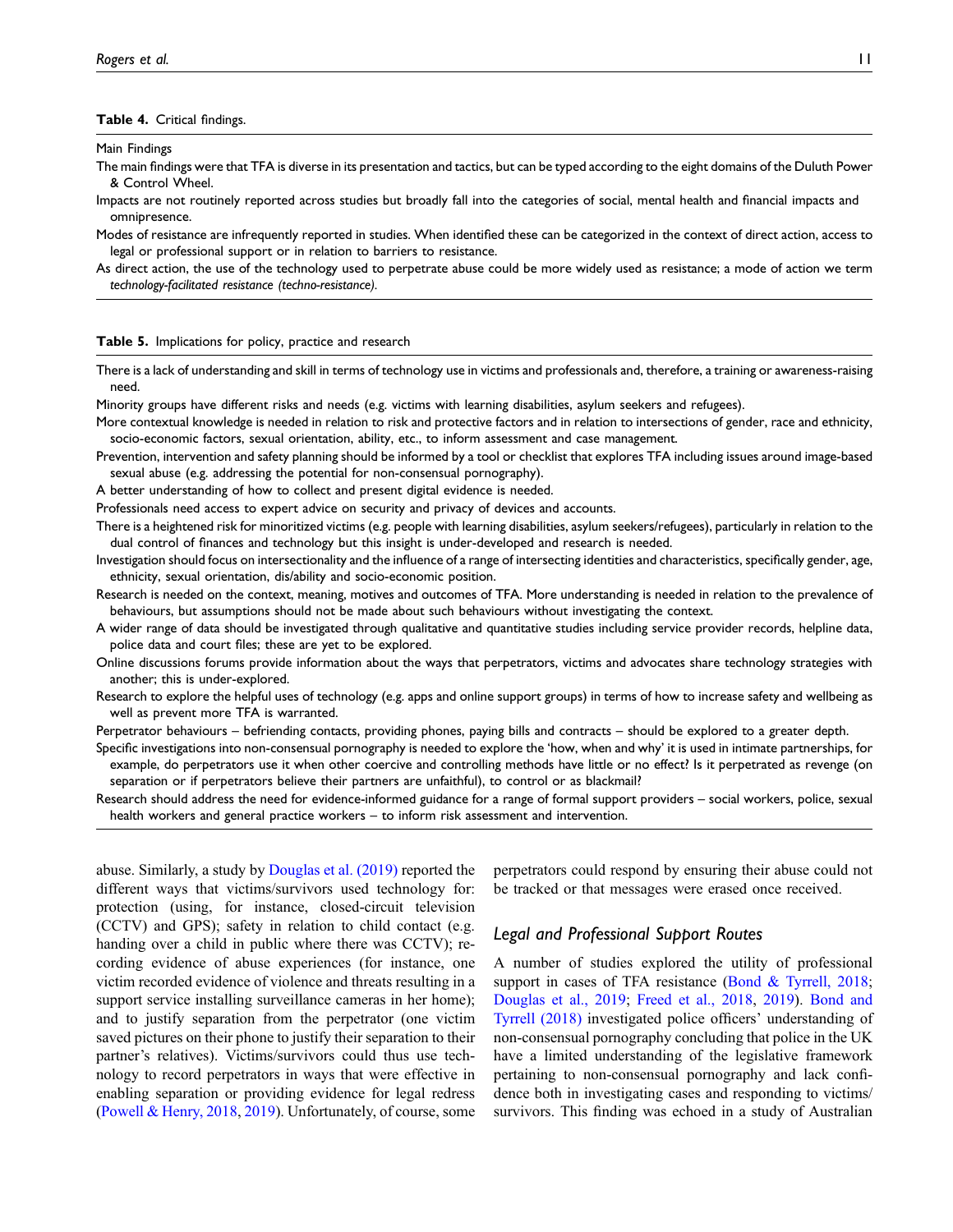police responses to TFA which suggested that online sexual harassment, cyberstalking and image-based sexual exploitation were not viewed as part of a continuum of violence with other forms of abuse; the researchers suggest this is a failure to recognize its serious consequences ([Powell and Henry, 2018\)](#page-15-20).

In an Australian study by [Douglas et al. \(2019\),](#page-14-10) a number of women ( $n = 17$ ) reported successful use of legal responses including: reporting TFA to police; adding specific conditions about TFA to their civil protection orders; and organizing for lawyers to send letters to abusers asking them to cease using technology to enact harm. There is a much richer body of empirical evidence on TFA that has emerged from Australia which possibly accounts for a more informed evidence-based response for victims/survivors.

A qualitative study in the US ([Freed et al., 2019\)](#page-14-13) reported findings from a study that explored the value of technical help as consultants tested a tool, named a technograph. The technograph enabled a clear picture of victim's digital footprint and entanglements to draw connections between people, devices and accounts to inform safety planning. Researchers in this study noted the limited ability of legal professionals to advise on what digital forensic evidence would be needed for use in a client's legal case as both clients and legal professionals looked to the research team for advice about what should be documented and how; for example, they were asked: 'so how do I prove that he's doing all these things? What are the next steps?'

Other studies detailed non-legal professional support or made conclusions on the basis of study findings. For example, after surveying a sample of college students ( $n = 138$ ), [Carlson](#page-14-8) [et al. \(2015\)](#page-14-8) argued that because technology features heavily in young people's lives and in their personal relationships, relationship counselling should be more freely available to enable young people to incorporate technology in healthy ways within their relational practices.

## Barriers to Resistance

There were a number of impediments to resistance. Some studies reported that perpetrators took physical action in destroying mobile telephones and devices belonging to victims/survivors effectively preventing them from reaching out to the police or other supports ([Douglas et al., 2019](#page-14-10); [Freed](#page-14-12) [et al., 2018](#page-14-12)). In addition, victims/survivors had their access to services withheld or cut ([Douglas et al., 2019\)](#page-14-10). While professionals frequently advise victims/survivors to disconnect or undertake a 'digital detox' [\(Levy, 2014](#page-14-20)), this approach isolates victims/survivors, from their supports and potentially interferes with their ability to engage in work and education. [Douglas et al. \(2019\)](#page-14-10) also highlight that it is unfair to ask victims/survivors, to forsake their social links and connectedness when it is the perpetrator who has mis-used the technology. In addition, it can be highly impractical for victims/survivors to disconnect from technology and the digital world as increasingly routine services and daily activities require such a connection ([Woodlock, 2015](#page-15-17)).

Similarly, [Freed et al. \(2018\)](#page-14-12) found that professionals tended to, as the first port of call, advise that victims/survivors replace their devices but, in many cases, victims/survivors are unable to afford the cost of a new device or mobile plan particularly if perpetrators have been the main or sole financial provider in the family. More concerningly, on making reports that they were worried that there were apps or tracking software on their devices, some studies reported victims/ survivors being told by professionals that their devices were malfunctioning or that they did not know how to use them properly, further disempowering victims/survivors by questioning their judgements and demonstrating concern about the 'believability' of such cases [\(2019a\)](#page-14-16). Even when believed, victims/survivors subsequently realized that professionals frequently had gaps in knowledge regarding TFA.

## **Discussion**

This review of 22 studies exploring TFA in intimate relationships has revealed that TFA is positioned on a continuum of intimate partner violence that integrates abuse that is facilitated by technology as well as that which is perpetrated as types of in-person IPV. This illustrates a continuity and relationship between the two (TFA and inperson abuse), particularly when experienced as polyvictimization. However, it is salient to highlight the distinctiveness of TFA. We are living in a digital world in which we can be connected to others at all times of the day, from all corners of the world. This means that perpetrators of IPV can transcend temporal and physical world boundaries to covertly and/or overtly enact a wider range of abuse from anywhere, at any time. Thus, the scope and opportunities for TFA perpetration are considerable. Coupling this wide-ranging potential with the victim/ survivor's experience of abuse as omnipresent, it is reasonable to argue that a victim/survivor's 'space for action' to resist TFA and seek support is significant reduced ([Kelly,](#page-14-21) [2003\)](#page-14-21).

[Melander and Marganski \(2020\)](#page-15-15) compared the effects of TFA and in-person IPV in a survey of undergraduate students ( $n = 540$ ). They found inter alia that IPV was related to anger and depression and, independently, problematic substance use, with males at a higher risk of the latter. Importantly, TFA was linked more strongly than in-person IPV with certain maladaptive behaviours, such as substance use. They argue that TFA as IPV should no longer be considered by authorities as a less serious form of abuse than in-person IPV. A similar conclusion is drawn from a survey of undergraduate students  $(n=885, \text{ consti-}$ tuted by 584 women and 301 men) of sexting and in-person sexual coercion, which showed that sexting independently contributed to psychological, emotional and sexual problems in women [\(Ross et al., 2019](#page-15-21)).

Overall, the evidence on types of TFA illustrated that it maps consistently to the domains of the Duluth Power and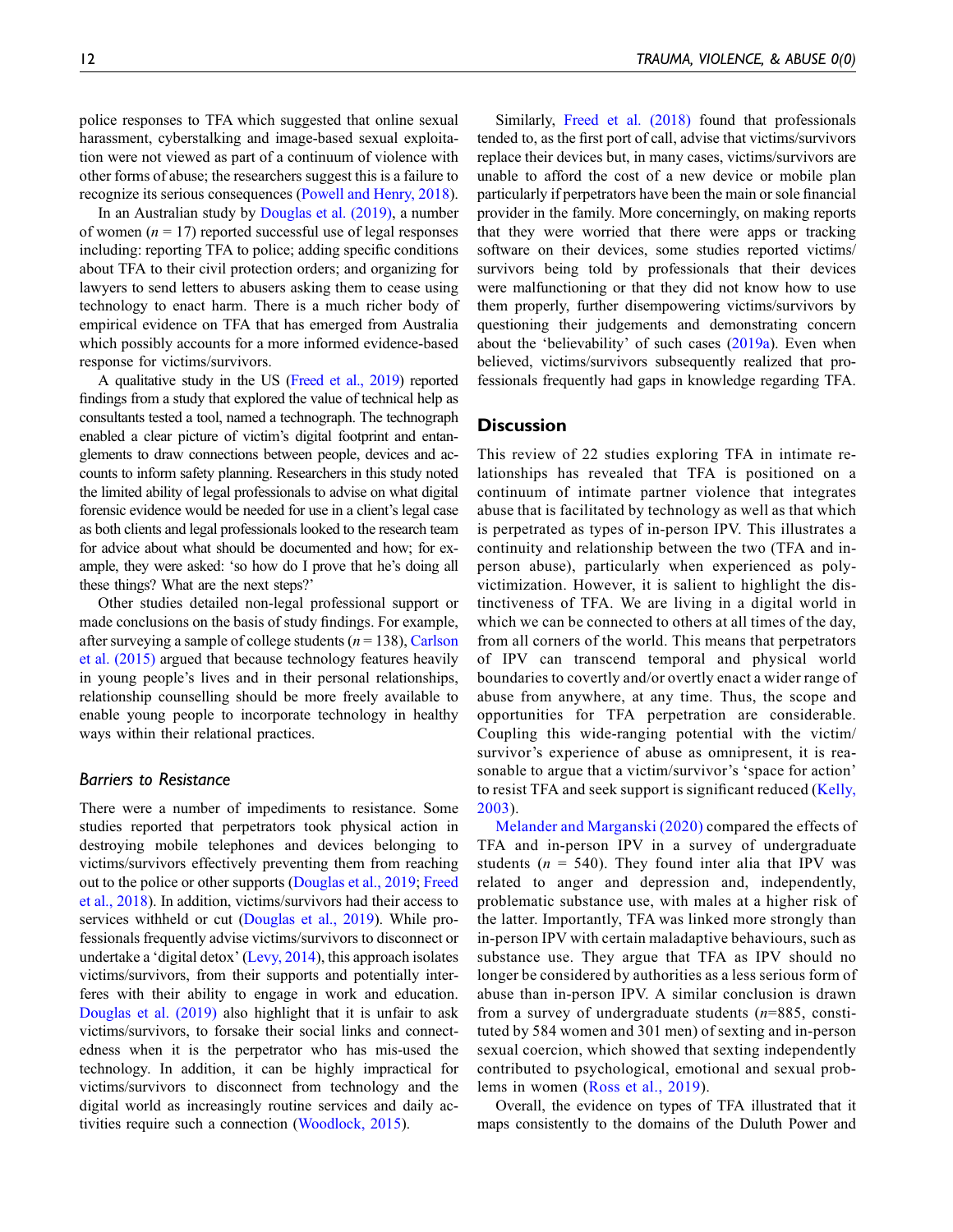Control Wheel [\(Pence & Paymar, 1993\)](#page-15-16) in terms of representing: i) emotional abuse; ii) intimidation; iii) denial, blame and minimization; iv) using male privilege; v) economic control; vi) coercion and threats; vii) using children; and, viii) isolation [\(Eaton, 2020](#page-14-11); [Freed et al., 2018,](#page-14-12) [2019;](#page-14-13) [Havard & Lefevre, 2020;](#page-14-14) [Marganski & Melander, 2018;](#page-15-10) [Melander & Marganski, 2020;](#page-15-15) [Woodlock, 2015;](#page-15-17) [Woodlock et al., 2020\)](#page-15-7). Many of the behaviours described are also examples of what [Stark \(2007\)](#page-15-2) calls microregulation and contributed to the victim/survivor's lack of privacy, social isolation, reduced autonomy, financial dependence and, for many, poor mental health.

Determining the range of impacts, however, was less reported in the studies than the tactics and types of TFA found. It may be that some of the impacts are broadly similar to inperson abuse (in terms of their social, health, mental health and economic consequences), but there are some distinctive impacts resulting from TFA such as those that result from imagebased abuse (non-consensual pornography in particular) and the ever-present threat of future appearances of humiliating and embarrassing images on the internet. The availability and presence of personal, sexual images or media, as noted above, can have catastrophic and distressing effects for victims/ survivors ([Henry & Flynn, 2019](#page-14-15)). In addition, the very existence of photos or videos of a sexual nature was used by perpetrators and highlighted [Woodlock \(2015](#page-15-17): 13) who noted how some women felt absolutely 'stuck', 'trapped', powerless and totally controlled when perpetrators threatened to release photos or videos to family, friends and work colleges. This also served to prevent women from seeking police interventions and intervention orders.

The findings relating to gender were mixed in the papers reviewed. The qualitative papers were primarily focused on women who were victims/survivors; some papers only had women as the focus of abuse (e.g. [Douglas et al., 2019;](#page-14-10) [Woodlock, 2015](#page-15-17)). Where a quantitative comparison was drawn, the gender balance of abuse was less clear. For example, in relation to non-consensual sharing of sexually explicit media, and to sexting and sexual coercion, men also featured as victims/survivors at a level approaching that of women ([Ross et al., 2019;](#page-15-21) [Walker et al., 2019](#page-15-22)). [Powell & Henry \(2019\)](#page-15-18) found, in a survey of Australian adults, that women and men report similar prevalence of technology-facilitated sexual violence against them; however, they note that it was likely that men were also probably the perpetrators of most of this violence, including that against other men.

While noting the direct actions that are available to victims/ survivors in relation to TFA, an interesting finding of the scoping review was the lack of an evidence-informed framework for agency and professional responses. Studies noted the lack of knowledge and confidence of professionals [\(Bond & Tyrrell, 2018;](#page-14-7) [Woodlock, 2017](#page-15-5)) in addition to victimblaming and poor or inappropriate advice given to victims/

survivors ([Woodlock, 2017](#page-15-5)). This means that there are plentiful policy and practice implications including the need for awareness raising and training, an evidence-informed approach to risk and needs assessment as well as case management and guidance for a multi-agency response. Indeed, there are a number of implications for future policy, practice and research resulting from this scoping review (see [Table 4](#page-10-0)). These 'calls for action' are supported in other literature as [Woodlock \(2017](#page-15-5): 584) argued that TFA 'needs to be treated as a serious offense, and effective practice, policy, and legal responses must be developed' ([Table 5](#page-10-1)).

A small number of studies paid attention to diversity; for example, [Douglas et al. \(2019\)](#page-14-10) provided a number of case studies of women from diverse ethnic and cultural backgrounds noting the heterogeneity of TFA types, impacts and modes of resistance in these instances. However, mostly studies did not illuminate or draw attention to such differences highlighting a future research priority in relation to TFA in terms of enabling a more informed understanding of TFA when experienced by minoritized people. Another implication for future research pertains to the lack of studies that focus on the role of children and how they are drawn into TFA either covertly or overtly. The use of TFA by proxy (i.e. abuse perpetrated through a third party such as a child, family member or friend of the victim/ survivor) is under-researched more generally. This is particularly the case in the context of post-separation parenting in which technology provides perpetrators new ways of abusing, controlling, stalking and harassing their former partners and there is a clear need for qualitative and longitudinal research that examines the use of technology where there are children of the relationship ([Markwick](#page-15-23) [et al., 2019\)](#page-15-23).

While studies illustrate how technology enables abuse, only a small number of studies show technology as facilitating resistance when digital and communications technology could be used more in this regard ([Rempel](#page-15-24) [et al., 2019](#page-15-24); [Grimani et al., 2020](#page-14-22)). In other words, the technology used to perpetrate violence and abuse (social media, video cameras, mobile phone and so on) could be used as technology-facilitated resistance (or techno-resistance). For example, social media could be used to generate formal networks of support to victims/survivors both to identify perpetrators and their deeds and to break through the isolation which victims/survivors of IPV frequently report. Indeed, a study that did not meet our inclusion criteria nonetheless made use of one such wider network ([McCauley et al., 2018\)](#page-15-25). Social media could also be better used as awareness-raising to increase people's knowledge of how to detect and disarm covert surveillance techniques (e.g. spyware).

Finally, several studies reported findings from samples of young people, often college students [\(Carlson et al., 2015](#page-14-8);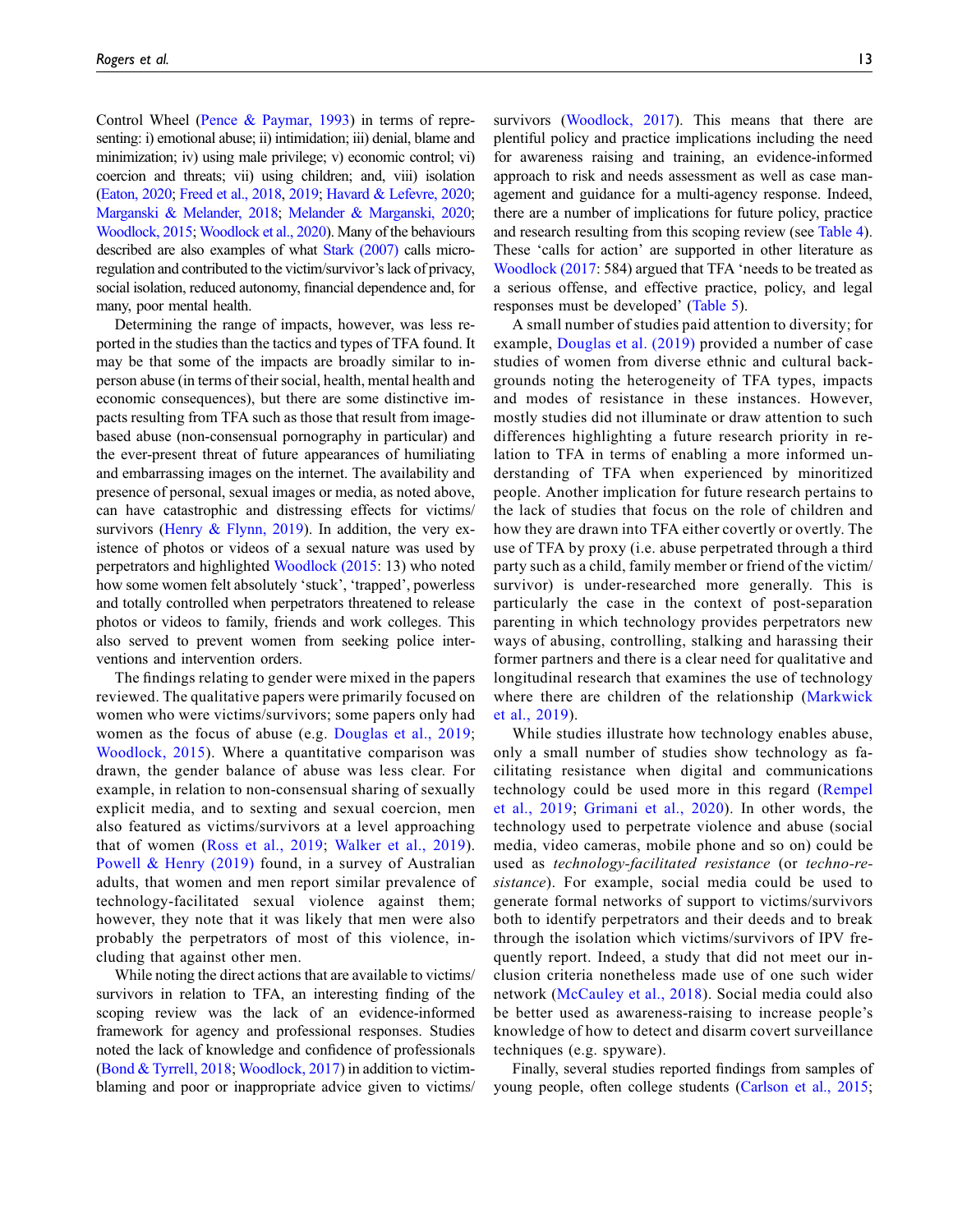[Duerksen & Woodin, 2019;](#page-14-3) [Marganski & Melander, 2018;](#page-15-10) [Melander, 2010](#page-15-14); [Ross et al., 2019](#page-15-21); [Walker et al., 2019\)](#page-15-22). Due to the nature of such samples, recruitment methods were often not random, but based on biased means such as recruiting students from a particular course of study. Additionally, there are limits of applying these findings to a population of all victims/survivors of IPA without an age boundary. Further, while a considerable number of studies can be found on youth and young adults in relation to cyberbullying and dating violence, TFA in long-term intimate partnerships has not been adequately explored ([Freed et al., 2018](#page-14-12); [Powell & Henry,](#page-15-18) [2019](#page-15-18)). For this review, most research was conducted using quantitative surveys, highlighting the need for more qualitative research. Hence, there are clear implications for future research including the need to pursue consensus on defining and delimiting TFA within intimate relationships and when designing research taking recruitment, sampling and methods into account.

# Limitations

The limitations of any study lie on a spectrum from the unavoidable to the avoidable. At the unavoidable end, for this study, are those shared with all scoping reviews. First, is the lack of full quality appraisal of the studies. Whilst we used a quality assessment tool as a simple method to exclude papers of poor quality, we did not go further in, for example, weighting the findings. This was appropriate for a scoping review, which does not seek definitive answers to a clear, quantitative question. However, it means that lying behind the findings reported are the limitations of included studies. There are some clear examples. The first is that of diverse methodologies, recruitment methods and sampling which are identified across the literature making comparison more challenging. Second, definitions of abuse are not always clear or consistent; thus, what is reported as impersonation in one paper might be recorded as doxing in another and gaslighting in a third. Third, the reporting of gender identities of abuser and victim/survivor is often inconsistent and/or unclear.

At the avoidable end of the spectrum, our protocol specified adults aged 18+; however, many papers had proportions of younger victims and we ended up using a post-hoc rule of using these where the majority were 18+. This probably had little effect on our findings but we would be more precise in future. Also avoidable was our decision to limit findings to the big five anglosphere countries. This choice was made in order to keep the data within manageable limits and was, to this extent, justified. Additionally, a recently published scoping review, describing technology-facilitated domestic abuse, did not adopt exclusion criteria by country yet only found relevant papers from regions in the big 5 ([Afrouz, 2021](#page-14-1)). This provides further justification for our decision.

In the middle of the spectrum, probably nearer the unavoidable end, was the difficulty in parsing the findings with regard to any groups other than women who were the victims/survivors of TFA perpetrated by men. There were findings relating to other groups and to groups by other characteristics, such as ethnicity. Our study, however, focused almost exclusively on women as a whole. Since this work was done, however, there has been at least one scoping review focused exclusively on IPV in gay and bisexual men, although this has little to say concerning TFA ([Callan et al., 2021](#page-14-23)).

The final limitation, which is at the unavoidable end of the spectrum, relates to the release of new relevant material outside the search time parameters. As well as the scoping reviews mentioned ([Afrouz, 2021;](#page-14-1) [Callan et al., 2021\)](#page-14-23), we note, in particular, the publication of a new book that includes research of relevance including, for example, TFA amongst gay and bisexual men. The book is the Emerald International Handbook of Technology Facilitated Violence and Abuse. At present (August 2021), it is available freely online [\(Bailey](#page-14-24) [et al., 2021](#page-14-24)). The new empirical material would probably leave unchanged our main findings, particularly concerning future research. However, the book also contains relevant discussion and should be a reference for anyone researching TFA in the near future.

## Concluding Statement

This review has uncovered some critical messages for future directions. First, there are policy and practice implications to this evolving but nascent scholarship in that an evidenceinformed framework for professional responses to TFA is needed. Second, enhanced understanding about the ways in which victim/survivors can adopt varied forms of digital and technology-facilitated resistance is needed to couple with evidenced-informed professional action. Third, better insights are needed of the ways in which TFA by proxy, particularly when involving children, is needed especially in postseparation cases when legal proceedings are ongoing. Fourth, we chose to focus on the big five countries, and we end with a call to all researchers, including colleagues in the Global South, to engage in research to advance understanding about TFA.

## Declaration of Conflicting Interests

The author(s) declared no potential conflicts of interest with respect to the research, authorship, and/or publication of this article.

#### Funding

The author(s) disclosed receipt of the following financial support for the research, authorship, and/or publication of this article: The authors received financial support from the World Universities Network for this project.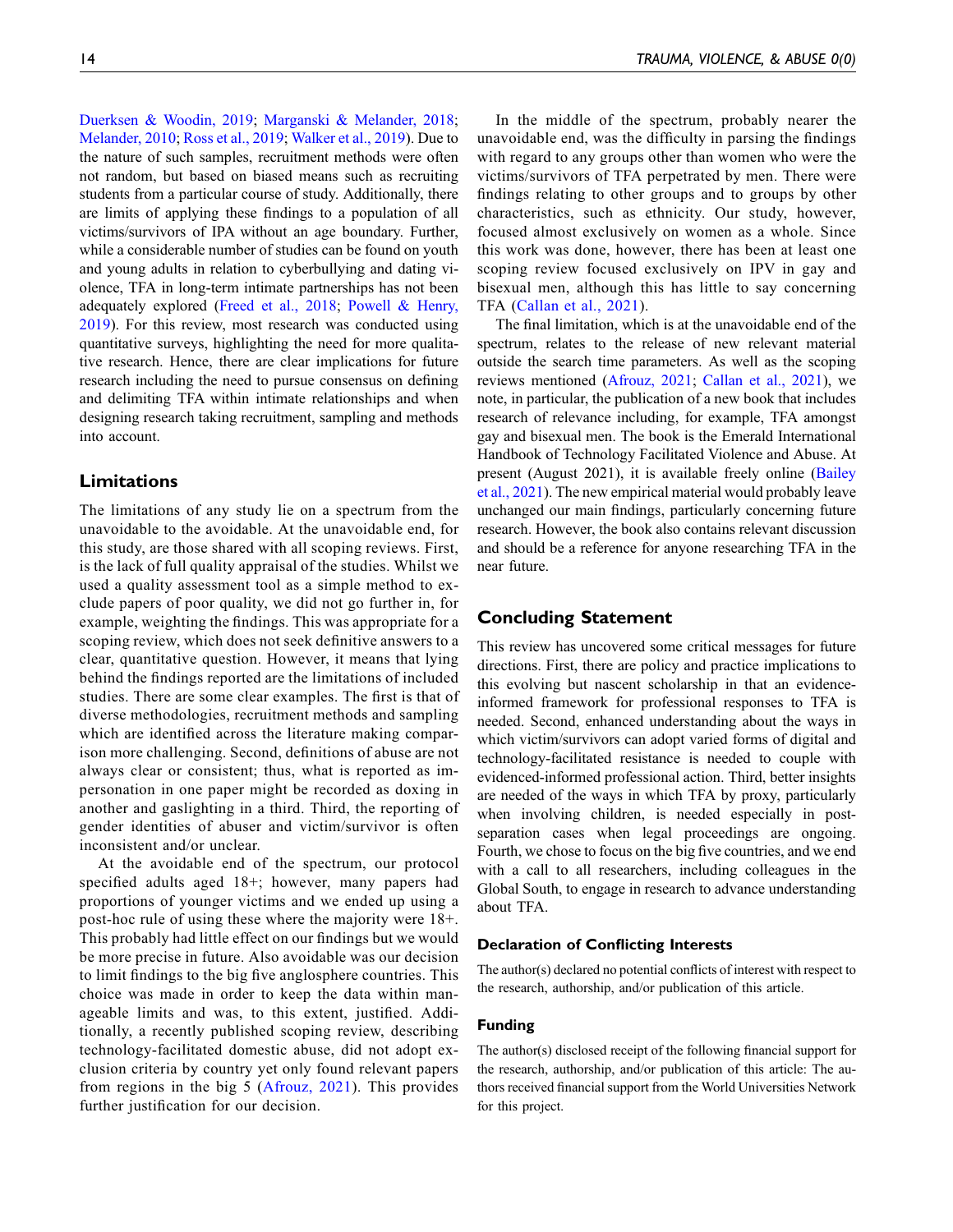## ORCID iDs

Michaela M. Rogers **b** <https://orcid.org/0000-0002-7214-4375> Parveen Ali **D** <https://orcid.org/0000-0002-7839-8130>

#### **Notes**

<span id="page-14-6"></span>1. [http://mixedmethodsappraisaltoolpublic.pbworks.com/w/](http://mixedmethodsappraisaltoolpublic.pbworks.com/w/file/fetch/127916259/MMAT_2018_criteria-manual_2018-08-01_ENG.pdf)file/ [fetch/127916259/MMAT\\_2018\\_criteria-manual\\_2018-08-01\\_](http://mixedmethodsappraisaltoolpublic.pbworks.com/w/file/fetch/127916259/MMAT_2018_criteria-manual_2018-08-01_ENG.pdf) [ENG.pdf](http://mixedmethodsappraisaltoolpublic.pbworks.com/w/file/fetch/127916259/MMAT_2018_criteria-manual_2018-08-01_ENG.pdf)

#### **References**

- <span id="page-14-16"></span>\* Leitão, R. (2019a). Anticipating smart home security and privacy threats with survivors of intimate partner abuse. Proceedings of the 2019 on Designing Interactive Systems Conference, San Diego, CA, USA, June 2019
- \* papers included in the review
- <span id="page-14-1"></span>Afrouz, R. (2021). The nature, patterns and consequences of technology-facilitated domestic abuse: A scoping review. Trauma, Violence & Abuse, 152483802110467. Advanced Online Publication, <https://doi.org/10.1177/15248380211046752>
- <span id="page-14-5"></span>Arksey, H., & O'Malley, L. (2007). Scoping studies: Towards a methodological framework. International Journal of Social Research Methodology, 8(1), 19–32.
- <span id="page-14-24"></span>Bailey, J., Flynn, A., & Henry, N. (Eds), (2021). The Emerald international handbook of technology facilitated violence and abuse. Emerald Publishing Limited.
- <span id="page-14-7"></span>\* Bond, E., & Tyrrell, K. (2018). Understanding revenge pornography: A national survey of police officers and staff in England and Wales. Journal of Interpersonal Violence, 36(5–6), 2166–2181. <https://doi.org/10.1177/0886260518760011>
- <span id="page-14-0"></span>Briggs, C. (2018). An emerging trend in domestic violence: technology-facilitated abuse. Australian Journal of Child and Family Health Nursing, 15(1), 2. [https://search.](https://search.informit.org/doi/10.3316/informit.021135494223385) [informit.org/doi/10.3316/informit.021135494223385](https://search.informit.org/doi/10.3316/informit.021135494223385)
- <span id="page-14-23"></span>Callan, A., Corbally, M., & McElvaney, R. (2021). A scoping review of intimate partner violence as it relates to the experiences of gay and bisexual men. Trauma, Violence, and Abuse, 22(2), 233–248. <https://doi.org/10.1177/1524838020970898>
- <span id="page-14-8"></span>\* Carlson, R. G., Fripp, J., Cook, C., & Kelchner, V. (2015). Examining intimate partner violence, stress and technology use among young adults. The Professional CounselorNational Board for Certified Counselors (NBCC), 5(3), 365–378. [https://](https://doi.org/10.15241/rgc.5.3.365) [doi.org/10.15241/rgc.5.3.365](https://doi.org/10.15241/rgc.5.3.365)
- <span id="page-14-9"></span>\* Carlyle, K. E., Guidry, J. P. D., Dougherty, S. A., & Burton, C. W. (2019). Intimate partner violence on instagram: visualizing a public health approach to prevention. Health Education & Behavior, 46(Suppl 2), 90–96. [https://doi.org/10.1177/](https://doi.org/10.1177/1090198119873917) [1090198119873917](https://doi.org/10.1177/1090198119873917)
- <span id="page-14-10"></span>\* Douglas, H., Harris, B. A., & Dragiewicz, M. (2019). Technologyfacilitated domestic and family violence: Women's experiences. British Journal of Criminology, 59(3), 551–570. [https://doi.org/](https://doi.org/10.1093/bjc/azy068) [10.1093/bjc/azy068](https://doi.org/10.1093/bjc/azy068)
- <span id="page-14-3"></span>\* Duerksen, K., & Woodin, E. (2019). Technological intimate partner violence: Exploring technology-related perpetration factors and overlap with in-person intimate partner violence. Computers in

Human Behaviour, 98, 223–231. [https://doi.org/10.1016/j.chb.](https://doi.org/10.1016/j.chb.2019.05.001) [2019.05.001](https://doi.org/10.1016/j.chb.2019.05.001)

- <span id="page-14-11"></span>\* Eaton, A. A. (2020). Nonconsensual porn as a form of intimate partner violence: Using the power and control wheel to understand nonconsensual porn perpetration in intimate relationships. Trauma, violence, & abuse, 22(5), 1140-1154. [https://doi.](https://doi.org/10.1177/1524838020906533) [org/10.1177/1524838020906533](https://doi.org/10.1177/1524838020906533) [https://journals-sagepub-com.](https://journals-sagepub-com.sheffield.idm.oclc.org/doi/pdf/10.1177/1524838020906533) sheffi[eld.idm.oclc.org/doi/pdf/10.1177/1524838020906533](https://journals-sagepub-com.sheffield.idm.oclc.org/doi/pdf/10.1177/1524838020906533)
- <span id="page-14-4"></span>Economist Intelligence Unit (2021). Measuring the prevalence of online violence against women. EIU. Retrieved from [https://](https://onlineviolencewomen.eiu.com/) [onlineviolencewomen.eiu.com/](https://onlineviolencewomen.eiu.com/)
- <span id="page-14-12"></span>\* Freed, D., Palmer, J., Minchala, D., Levy, K., Rishenpart, T., & Dell, N. (2018). A stalker's paradise": How intimate partner abusers Exploit technology. Proceedings of the 2018 CHI Conference on human Factors in Computing Systems. Montreal, QC, April 2018.
- <span id="page-14-13"></span>\* Freed, D., Havron, S., Tseng, E., Gallardo, A., Chatterjee, R., Rishenpart, T., & Dell, N. (2019). Is my phone hacked?" analyzing clinical computer security interventions with survivors of intimate partner violence.Proceedings of the ACM on humancomputer interaction. Association for Computing Machinery, 3(202), 1–24. <https://doi.org/10.1145/3359304>
- <span id="page-14-22"></span>Grimani, A., Gavine, A., & Moncur, W. (2020). An evidence synthesis of covert online strategies regarding intimate partner violence. Trauma, Violence & Abuse, 23(2), 1-13. [https://doi.](https://doi.org/10.1177%2F1524838020957985) [org/10.1177%2F1524838020957985](https://doi.org/10.1177%2F1524838020957985)
- <span id="page-14-14"></span>\* Havard, T. E., & Lefevre, M. (2020). Beyond the power and control Wheel: How abusive men manipulate mobile phone technologies to facilitate coercive control. Journal of Gender-Based Violence, 4(2), 223–239. [https://doi.org/10.1332/](https://doi.org/10.1332/239868020x15850131608789) [239868020x15850131608789](https://doi.org/10.1332/239868020x15850131608789)
- <span id="page-14-15"></span>\* Henry, N., & Flynn, A. (2019). Image-based sexual abuse: online distribution channels and illicit communities of support. Violence Against Women, 25(16), 1932–1955. [https://doi.org/10.](https://doi.org/10.1177/1077801219863881) [1177/1077801219863881](https://doi.org/10.1177/1077801219863881)
- <span id="page-14-19"></span>Henry, N., & Powell, A. (2018). Technology-facilitated sexual violence: A literature review of empirical research. Trauma, Violence & Abuse, 19(2), 195–208. [https://doi.org/10.1177/](https://doi.org/10.1177/1524838016650189) [1524838016650189](https://doi.org/10.1177/1524838016650189)
- <span id="page-14-17"></span>Johnson, M. P. (2010). A typology of domestic violence: Intimate terrorism, violent resistance, and situational couple violence. Lebanon: Northeastern University Press.
- <span id="page-14-21"></span>Kelly, L. (2003). The wrong debate: Reflections on why force is not the key issue with respect to trafficking in women for sexual exploitation. Feminist Review, 73(1), 139-144. [https://doi.org/](https://doi.org/10.1057/palgrave.fr.9400086) [10.1057/palgrave.fr.9400086](https://doi.org/10.1057/palgrave.fr.9400086)
- <span id="page-14-2"></span>Laxton, C. (2014). Virtual world, real fear: Women's aid report into online abuse. Women's Aid. Retrieved from [https://www.](https://www.womensaid.org.uk/wp-content/uploads/2015/11/Women_s_Aid_Virtual_World_Real_Fear_Feb_2014-3.pdf) [womensaid.org.uk/wp-content/uploads/2015/11/Women\\_s\\_](https://www.womensaid.org.uk/wp-content/uploads/2015/11/Women_s_Aid_Virtual_World_Real_Fear_Feb_2014-3.pdf) [Aid\\_Virtual\\_World\\_Real\\_Fear\\_Feb\\_2014-3.pdf](https://www.womensaid.org.uk/wp-content/uploads/2015/11/Women_s_Aid_Virtual_World_Real_Fear_Feb_2014-3.pdf)
- <span id="page-14-18"></span>\* Leitão, R. (2019b). Technology-facilitated intimate partner abuse: A qualitative analysis of data from online domestic abuse forums. Human-computer Interaction, 36(3), 203–242.
- <span id="page-14-20"></span>Levy, K. E. (2014). Intimate Surveillance. Idaho Law Review, 51(3), 679.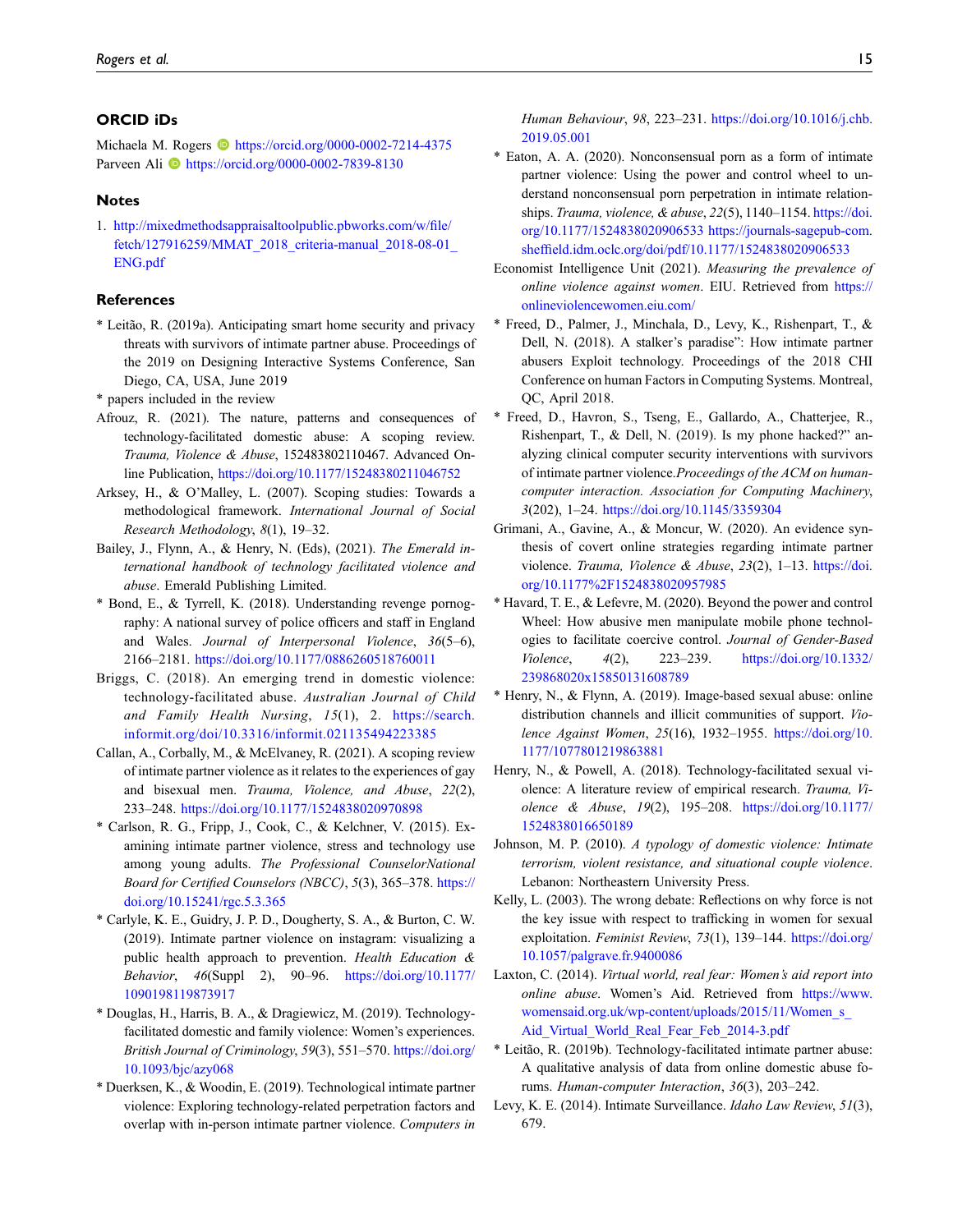- <span id="page-15-10"></span>\* Marganski, A., & Melander, L. (2018). Intimate partner violence victimization in the cyber and real world: Examining the extent of cyber aggression experiences and its association with in-person dating violence. Journal of Interpersonal Violence, 33(7), 1071-1095. [https://doi.org/10.1177/](https://doi.org/10.1177/0886260515614283) [0886260515614283](https://doi.org/10.1177/0886260515614283)
- <span id="page-15-23"></span>Markwick, K., Bickerdike, A., Wilson-Evered, E., & Zeleznikow, J. (2019). Technology and family violence in the context of postseparated parenting. Australian and New Zealand Journal of Family Therapy, 40(1), 143–162. <https://doi.org/10.1002/anzf.1350>
- <span id="page-15-25"></span>McCauley, H. L., Bonomi, AE, Maas, MK, Bogen, KW, & O'Malley, TL (2018). #MaybeHeDoesntHitYou: Social media underscore the realities of intimate partner violence. Journal of Women's Health, 27(7), 885–891. <https://doi.org/10.1089/jwh.2017.6560>
- <span id="page-15-14"></span>\* Melander, L. A. (2010). College students' perceptions of intimate partner cyber harassment. Cyberpsychology, Behavior and Social Networking, 13(3), 263–268. [https://doi.org/10.1089/](https://doi.org/10.1089/cyber.2009.0221) [cyber.2009.0221](https://doi.org/10.1089/cyber.2009.0221)
- <span id="page-15-15"></span>\* Melander, L. A., & Marganski, A. J. (2020). Cyber and in-person intimate partner violence victimization: Examining maladaptive psychosocial and behavioral correlates. Cyberpsychology: Journal of Psychosocial Research on Cyberspace, 14(1). [https://](https://doi.org/10.5817/cp2020-1-1) [doi.org/10.5817/cp2020-1-1](https://doi.org/10.5817/cp2020-1-1)
- <span id="page-15-4"></span>Messing, J., Bagwell-Gray, M., Brown, M., Kappas, A., & Durfee, A. (2020). Intersections of stalking and technology-based abuse: Emerging definitions, conceptualization, and measurement. Journal of Family Violence, 35(7), 693–704. [https://doi.org/10.](https://doi.org/10.1007/s10896-019-00114-7) [1007/s10896-019-00114-7](https://doi.org/10.1007/s10896-019-00114-7)
- <span id="page-15-6"></span>Munn, Z., Peters, M. D. J., Stern, C., Tufanaru, C., McArthur, A., & Aromataris, E. (2018). Systematic review or scoping review? Guidance for authors when choosing between a systematic or scoping review approach. BMC Medical Research Methodology, 18(1), 143. [https://doi.org/10.1186/s12874-](https://doi.org/10.1186/s12874-018-0611-x) [018-0611-x](https://doi.org/10.1186/s12874-018-0611-x)
- <span id="page-15-11"></span>Office of the e-Safety Commissioner (2017). Image-based abuse: National survey, summary report. esafety.gov. Retrieved from [https://www.esafety.gov.au/sites/default/](https://www.esafety.gov.au/sites/default/files/2019-07/Image-based-abuse-national-survey-summary-report-2017.pdf)files/2019-07/Image[based-abuse-national-survey-summary-report-2017.pdf](https://www.esafety.gov.au/sites/default/files/2019-07/Image-based-abuse-national-survey-summary-report-2017.pdf)
- <span id="page-15-16"></span>Pence, E., & Paymar, M. (1993). Education groups for men who batter: The Duluth model. Springer.
- <span id="page-15-12"></span>Pham, M., Rajié, A., Greig, J., Sargeant, J., Papadoupoulosa, A., & McEwena, S. (2014). A scoping review of scoping reviews: Advancing the approach and enhancing the consistency. Research Synthesis Methods, 5(4), 371-385. [https://doi.org/10.](https://doi.org/10.1002/jrsm.1123) [1002/jrsm.1123](https://doi.org/10.1002/jrsm.1123)
- <span id="page-15-20"></span>\* Powell, A., & Henry, N. (2018). Policing technology-facilitated sexual violence against adult victims: Police and service sector perspectives. Policing and Society, 28(3), 291-307. [https://doi.](https://doi.org/10.1080/10439463.2016.1154964) [org/10.1080/10439463.2016.1154964](https://doi.org/10.1080/10439463.2016.1154964)
- <span id="page-15-18"></span>\* Powell, A., & Henry, N. (2019). Technology-facilitated sexual violence victimization: Results from an online survey of Australian adults. Journal of Interpersonal Violence, 34(17), 3637–3665. <https://doi.org/10.1177/0886260516672055>
- <span id="page-15-19"></span>\* Powell, A., Scott, A. J., & Henry, N. (2020). Digital harassment and abuse: Experiences of sexuality and gender minority adults.

European Journal of Criminology, 17(2), 199–223. [https://doi.](https://doi.org/10.1177/1477370818788006) [org/10.1177/1477370818788006](https://doi.org/10.1177/1477370818788006)

- <span id="page-15-24"></span>Rempel, E., Donelle, L, Hall, J, & Rodger, S (2019). Intimate partner violence: A review of online interventions. Informatics for Health and Social Care, 44(2), 204–219. [https://doi.org/10.](https://doi.org/10.1080/17538157.2018.1433675) [1080/17538157.2018.1433675](https://doi.org/10.1080/17538157.2018.1433675)
- <span id="page-15-1"></span>Rogers, M. (2020). Exploring the domestic abuse narratives of trans and non-binary people and the role of cisgenderism in identity abuse, misgendering and pathologizing. Violence Against Women, 27(12–13), 2187–2207. [https://doi.org/10.1177/](https://doi.org/10.1177/1077801220971368) [1077801220971368](https://doi.org/10.1177/1077801220971368)
- <span id="page-15-21"></span>\* Ross, J. M., Drouin, M., & Coupe, A. (2019). Sexting coercion as a component of intimate partner polyvictimization. Journal of Interpersonal Violence, 34(11), 2269–2291. [https://doi.org/10.](https://doi.org/10.1177/0886260516660300) [1177/0886260516660300](https://doi.org/10.1177/0886260516660300)
- <span id="page-15-2"></span>Stark, E. (2007). Coercive control: How men entrap women in personal life. Oxford University Press.
- <span id="page-15-9"></span>Stonard, K. (2021). Technology-assisted abuse in relationships. In J. Devaney, C. Bradbury-Jones, R.J. Macy, C. Overlien, & S. Holt (Eds), The routledge international handbook of domestic violence and abuse (pp. 356–372). Routledge. [https://doi.org/10.](https://doi.org/10.4324/9780429331053-27) [4324/9780429331053-27](https://doi.org/10.4324/9780429331053-27)
- <span id="page-15-3"></span>Tanczer, L. (2020). Gender and the internet of things. UCL. Retrieved from [https://www.ucl.ac.uk/steapp/research/digital](https://www.ucl.ac.uk/steapp/research/digital-technologies-policy-laboratory/gender-and-iot)[technologies-policy-laboratory/gender-and-iot](https://www.ucl.ac.uk/steapp/research/digital-technologies-policy-laboratory/gender-and-iot)
- <span id="page-15-13"></span>Tricco, A. C., Lillie, E., Zarin, W., O'Brien, K. K., Colquhoun, H., Levac, D., Moher, D., Peters, M. D. J., Horsley, T., Weeks, L., Hempel, S., Akl, E. A., Chang, C., McGowan, J., Stewart, L., Hartling, L., Aldcroft, A., Wilson, M. G., & Godfrey, C. M. (2018). PRISMA extension for scoping reviews (PRISMA-ScR): Checklist and explanation. Annals of Internal Medicine, 169(7), 467–473. <https://doi.org/10.7326/M18-0850>
- <span id="page-15-8"></span>Villora, B., Yubero, S., & Navarro, R. (2019). Associations between feminine gender norms and cyber dating abuse in female adults. Behavioral Sciences, 9(4), 35–47. [https://doi.org/10.3390/](https://doi.org/10.3390/bs9040035) [bs9040035](https://doi.org/10.3390/bs9040035)
- <span id="page-15-22"></span>\* Walker, K., Sleath, E., Hatcher, R. M., Hine, B., & Crookes, R. L. (2019). Nonconsensual sharing of private sexually explicit media among university students. Journal of Interpersonal Violence, 36(17–18), NP9078–NP9108. [https://doi.org/10.](https://doi.org/10.1177/0886260519853414) [1177/0886260519853414](https://doi.org/10.1177/0886260519853414)
- <span id="page-15-17"></span>\* Woodlock, D. (2015). ReCharge: Women's technology safety, legal resources, research & training. Domestic Violence Resource Centre Victoria and WESNET.
- <span id="page-15-5"></span>\* Woodlock, D. (2017). The abuse of technology in domestic violence and stalking. Violence Against Women, 23(5), 584–602. <https://doi.org/10.1177/1077801216646277>
- <span id="page-15-7"></span>\* Woodlock, D., McKenzie, M., Western, D., & Harris, B. (2020). Technology as a Weapon in domestic violence: Responding to digital coercive control. Australian Social Work, 73(3), 368–380. [https://doi.org/10.1080/0312407x.](https://doi.org/10.1080/0312407x.2019.1607510) [2019.1607510](https://doi.org/10.1080/0312407x.2019.1607510)
- <span id="page-15-0"></span>World Health Organization (2021). Violence against women. WHO. Retrieved from [https://www.who.int/news-room/fact-sheets/](https://www.who.int/news-room/fact-sheets/detail/violence-against-women) [detail/violence-against-women](https://www.who.int/news-room/fact-sheets/detail/violence-against-women)